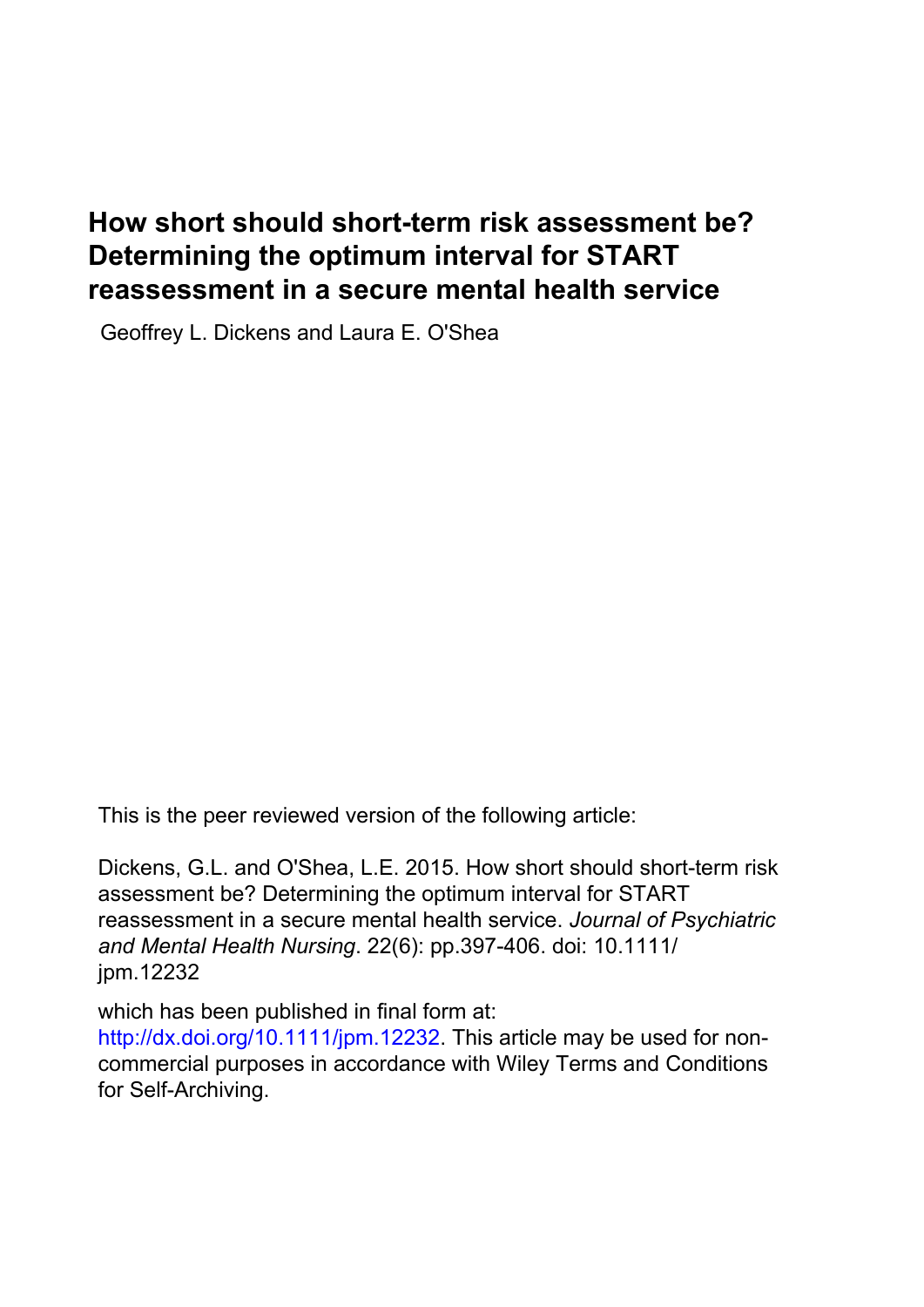# **How short should short-term risk assessment be? Determining the optimum interval for START reassessment in a secure mental health service**

Geoffrey L. Dickens\* RMN BSc(Hons) PGDip MA PhD

St Andrew's Academic Department, St Andrew's Hospital, Northampton. NN1 5DG. United Kingdom and School of Health, University of Northampton, Northampton. NN2 7AL. United Kingdom. [gdickens@standrew.co.uk](mailto:gdickens@standrew.co.uk)

Laura E. O'Shea BSc(Hons)

St Andrew's Academic Department, St Andrew's Hospital, Northampton. NN1 5DG. United Kingdom and King's College London Institute of Psychiatry, 16 De Crespigny Park, London, SE5 8AF. United Kingdom. [leoshea@standrew.co.uk](mailto:leoshea@standrew.co.uk)

\*Corresponding author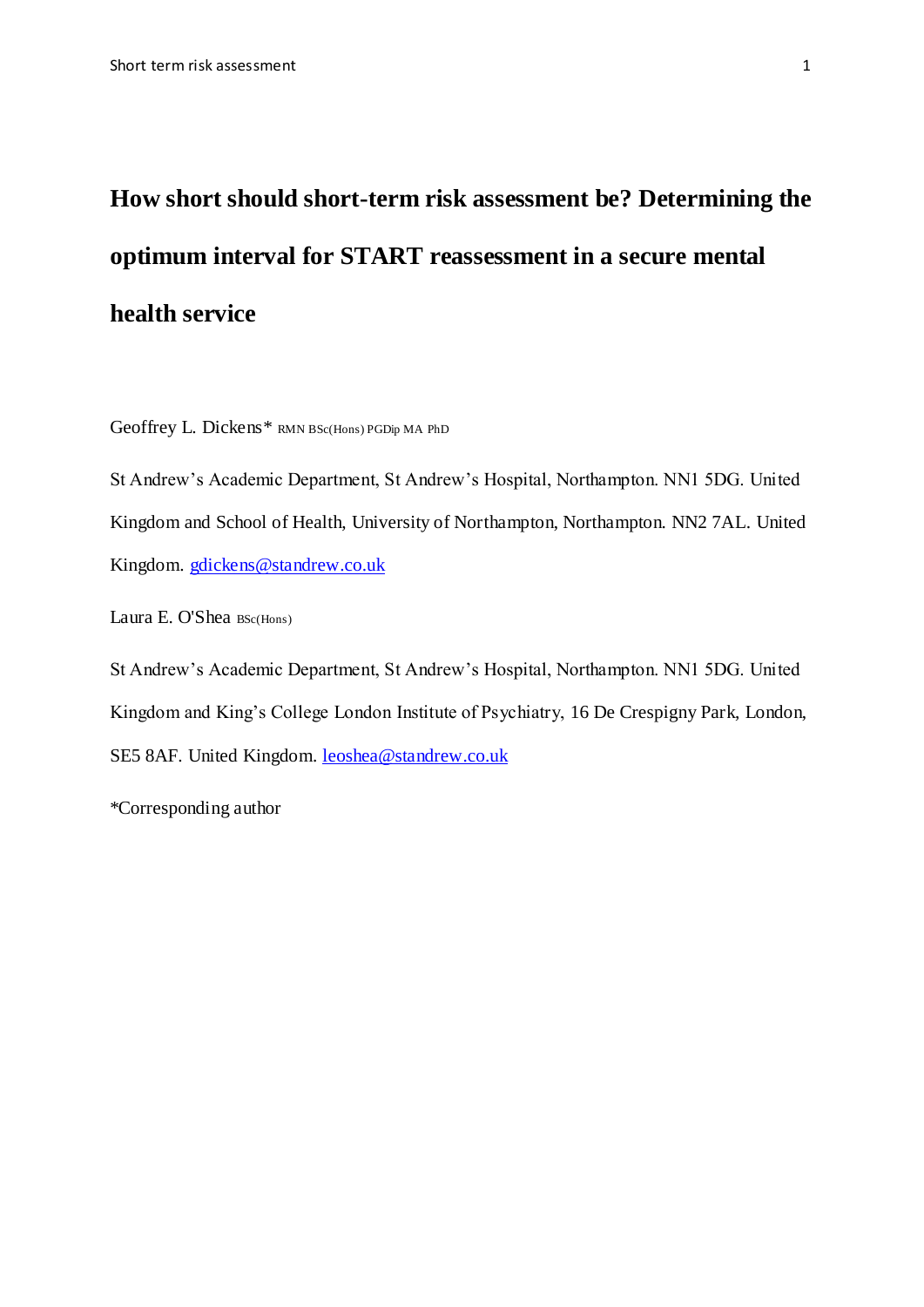#### **ABSTRACT**

**Aim:** The Short Term Assessment of Risk and Treatability (START) guides assessment of potential adverse outcomes. Assessment is recommended every 3-months but there is no evidence for this interval. We aimed to inform whether earlier reassessment was warranted.

Method: We collated START assessments for *N*=217 adults in a secure mental health hospital, and subsequent aggressive, self harm, self neglect and victimisation incidents. We used Receiver Operating Characteristic analysis to assess predictive validity; survival function analysis to examine differences between low-, medium-, and high-risk groups; and hazard function analysis to determine the optimum interval for reassessment.

**Results:** The START predicted aggression and self-harm at 1-, 2- and 3- months. At-risk individuals engaged in adverse outcomes earlier than low risk patients. About half warranted reassessment before 3-months due to engagement in risk behaviour before that point despite a low risk rating; or because of non-engagement by that point despite an elevated risk rating.

**Discussion:** Risk assessment should occur at appropriate intervals so that management strategies can be individually tailored.

**Implications for practice:** Assessment at 3-month intervals is supported by the evidence. START assessments should be revisited earlier if risk behaviours are not prevented; teams should constantly re-evaluate the need for restrictive practices.

**Keywords:** Risk assessment, risk management, aggression, violence, self harm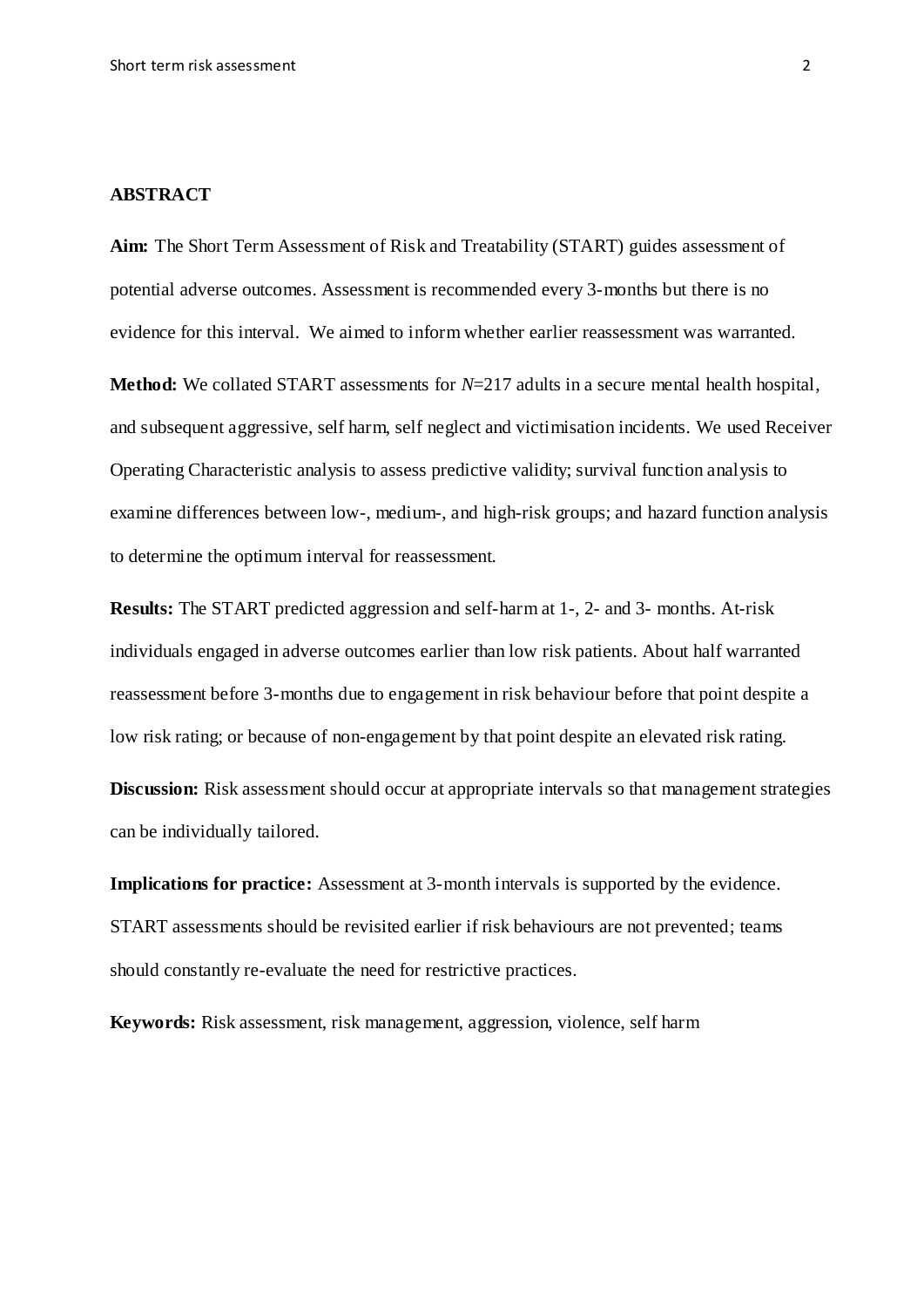#### **ACCESSIBLE SUMMARY**

#### **What is known on the subject**

• The Short Term Assessment of Risk and Treatability (START) is a tool used in some mental health services to assess patients to see if they are at risk of violence, self-harm, self-neglect, or victimisation.

• The recommended time between assessments is 3-months but there is currently no evidence to show that this is best practice.

#### **What this paper adds to existing knowledge**

• We have investigated whether assessing at 1- or 2- month intervals would be more

accurate and therefore facilitate more individualised risk management interventions.

• We found that many patients who were rated as low risk had been involved in risk behaviours before 3-months had passed; some patients who were rated at increased risk did not get involved in risk behaviours at all.

• This study provides the first international evidence about the appropriate time for START reassessment.

#### **What are the implications for practice**

• Results are mixed for different outcomes but on balance we think that the recommendation to conduct START assessment every 3-months is supported by the evidence. However, reassessment should be considered if risk behaviours are not prevented and teams should always consider whether risk management practices are too restrictive.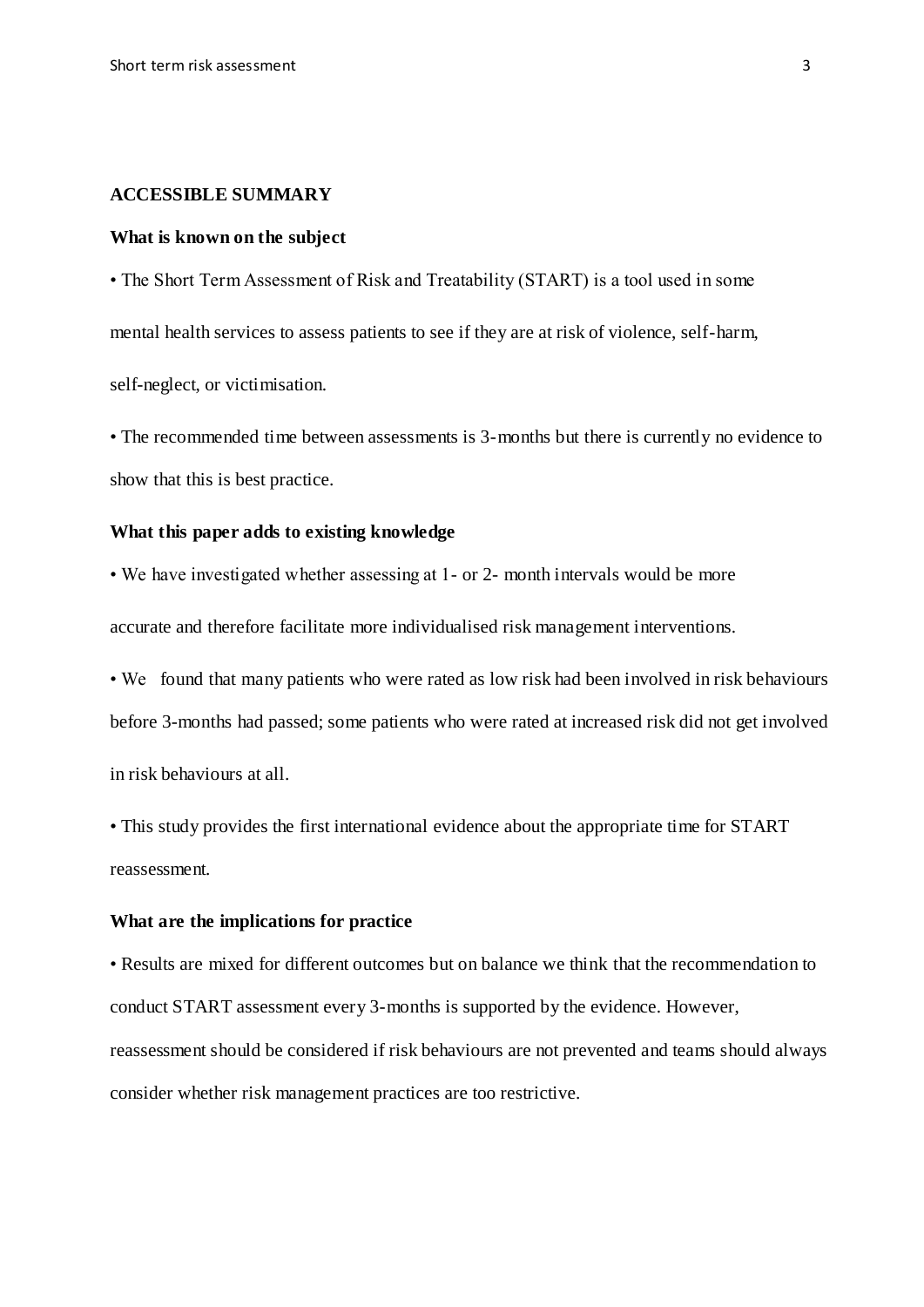#### .**INTRODUCTION**

Risk management is a key role of mental health nurses working in secure/forensic inpatient services. The Short Term Assessment of Risk and Treatability (START; Webster et al., 2009) is a structured clinical judgement scheme which aims to guide the assessment of patients with mental illness and/or personality disorder for a range of adverse outcomes through the consideration of dynamic risk and protective factors (termed, respectively, Vulnerabilities and Strengths). The tool was developed in Canada but has been used clinically and researched in the United Kingdom, Australia, Ireland and Norway (O'Shea & Dickens, 2014). The START is feasible to complete and has utility and value in the risk management process (Crocker et al., 2008, 2011; Desmarais et al., 2011; Doyle et al., 2008; Quinn et al., 2013; van den Brink et al., 2009). Inter-rater reliability of the Strength and Vulnerability scales and the specific risk estimates is good to excellent (mean intraclass correlations .78-.86), and the tool has convergent validity with other instruments that aim to assess risk for aggression and self-harm (O'Shea  $\&$ Dickens, 2014). It has the potential to support recovery-focused forensic mental health nursing care (Dickens & Doyle, in press; Doyle & Jones, 2013). Evidence for the predictive validity of the START is mixed: the overall specific risk estimates (SREs), which are the authors' recommended method of judging overall risk, are good predictors of aggressive and self-harm outcomes; while the Strengths and Vulnerabilities scales are good predictors of aggressive and violent outcomes but not of self-harm (O'Shea & Dickens, 2014).

START is intended to predict outcomes over a period of up to 3 months; this is in contrast to, for example, both the HCR-20 (Webster, Douglas, Eaves & Hart, 1997) and the Risk for Sexual Violence Protocol (Hart et al., 2003) which are to be repeated at 6-12 month intervals;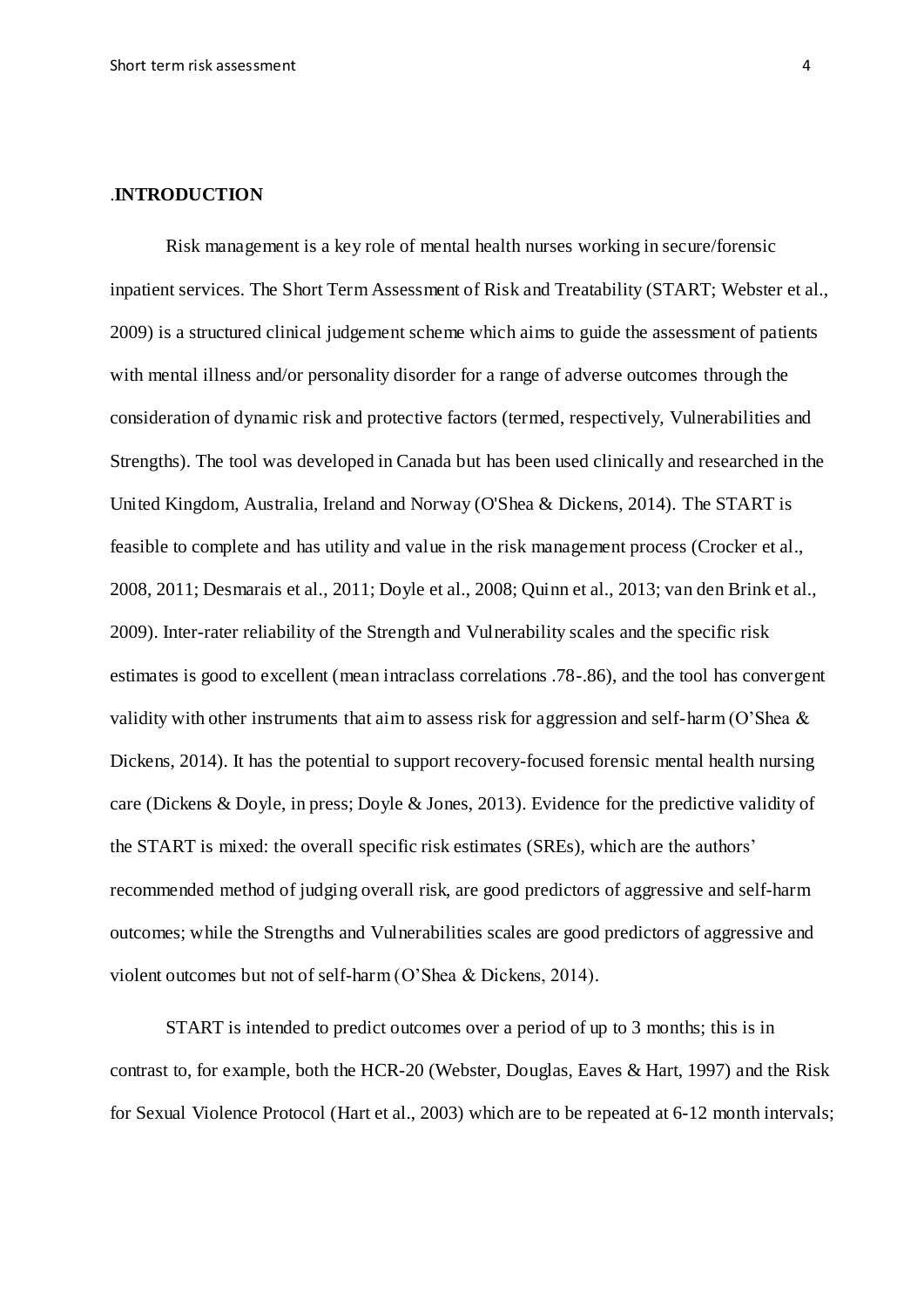and ultra-short term assessments of violence risk such as the Dynamic Appraisal of Situational Aggression (DASA; Ogloff & Daffern, 2006) which assesses risk for the subsequent 24-hour period. No rationale is offered in the START manual (Webster et al., 2009) for the selection of a 3-month inter-assessment period. Studies of the predictive validity of the START have used follow-up periods lasting between 30 days and 1year (O'Shea & Dickens, 2014), but there is currently insufficient data to determine via meta-analysis whether length of follow-up period moderates the effect size of predictive outcomes. Previous studies have partially addressed this question. Chu et al. (2011) found the START Vulnerabilities scale to be a significant predictor of aggressive outcomes at periods of 1-, 3-, and 6-months (Area Under the Curve [AUC] range .74 - .83) but did not examine the tool's Strengths scale, its SREs, or non-aggressive outcomes. Wilson et al. (2011, 2013) have reported statistically significant AUC values for the Strengths scale, Vulnerabilities scale, and SRE for violence at 3-, 6-, 9- and 12- month periods following assessment; again, these studies only examined aggressive and sexually inappropriate behaviours and not the full range of START outcomes. This is an important question since more accurate prediction over one period of time compared with another would have implications for the frequency with which reassessment is conducted. An answer would have clinical value since risk management procedures that involve restrictive practices should be calibrated to the individual's level of risk at any given time. Further, reassessment at too short intervals may needlessly drain valuable resources. It is also important to consider the period following assessment in which patients remain event-free in terms of risk outcomes (also known as the survival period) since such engagement might of itself warrant reassessment.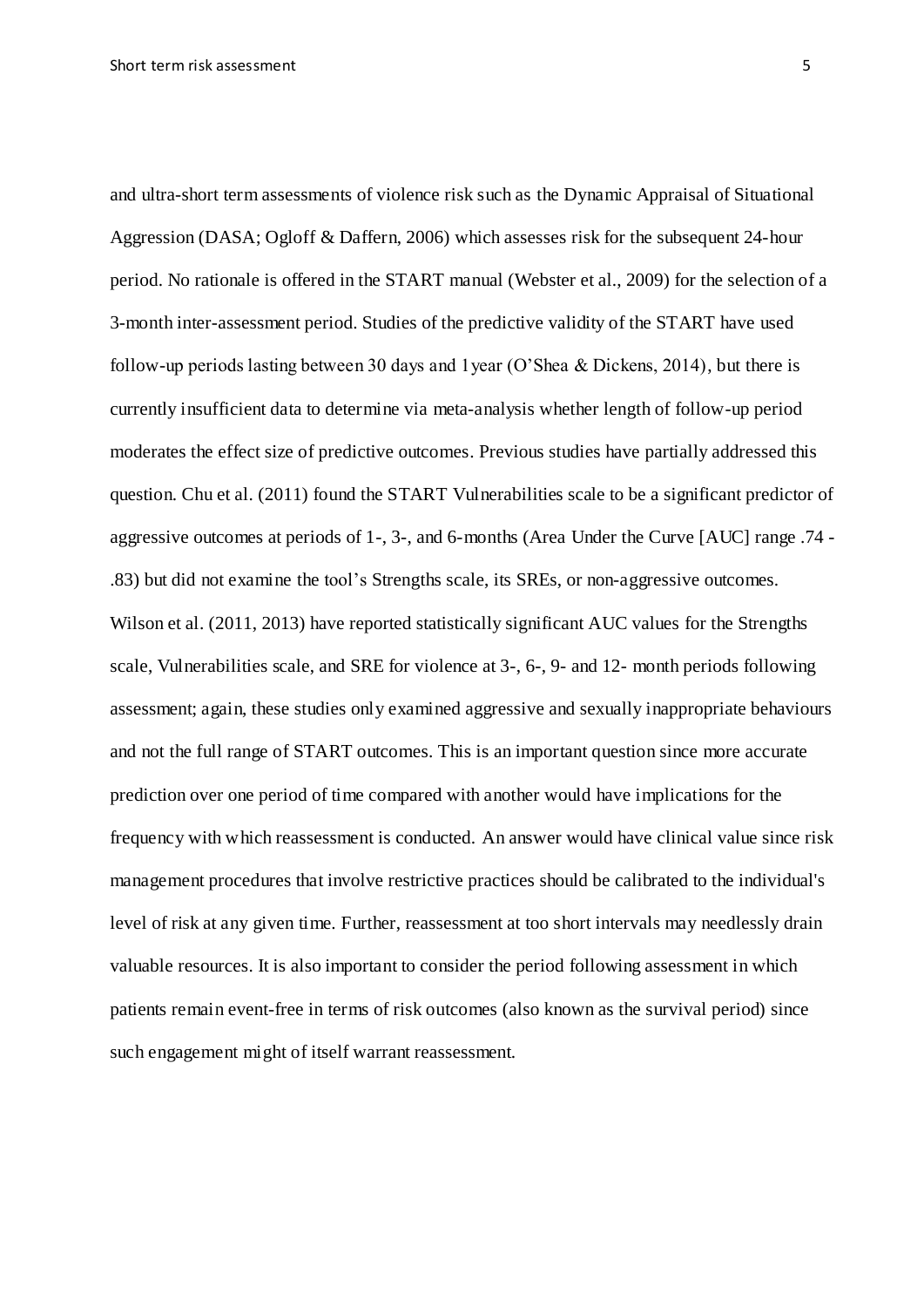While the START has been used internationally, and there is some evidence for its feasibility, utility and predictive value, there is currently no evidence about the appropriate interval between assessments. The current study aimed to determine whether reassessment at an earlier point than that recommended in the START manual is warranted. The specific objectives were, first, to examine the predictive validity of the START at 1-, 2- and 3- month temporal gates following assessment; second, to examine survival function by assigned risk level for the various outcomes across the same temporal gates; finally, to perform hazard function analysis to determine the optimum point for reassessment of each outcome.

# **METHOD**

#### *Participants*

The study was conducted at St. Andrew's, a UK-based, independent sector provider of secure inpatient mental health care at four sites. Accommodation is provided in levels of low and medium security for people diagnosed with mental disorder, intellectual disability, and acquired brain injury. All patients in the current study were previously reported on by O'Shea, Picchioni, and Dickens (2014). Eligible patients were adults (aged 18 years +) consecutive admissions between May 2011 and July 2012 who had a START risk assessment completed by their clinical team. Patients were excluded if their START assessment had missing data in excess of guidance in the START manual (Webster et al., 2009).

#### *Procedure*

We used a pseudo-prospective study design; START assessments were completed by multidisciplinary teams as part of routine clinical practice and risk incidents were recorded in electronic progress notes by qualified clinical staff every shift. Patients' demographic and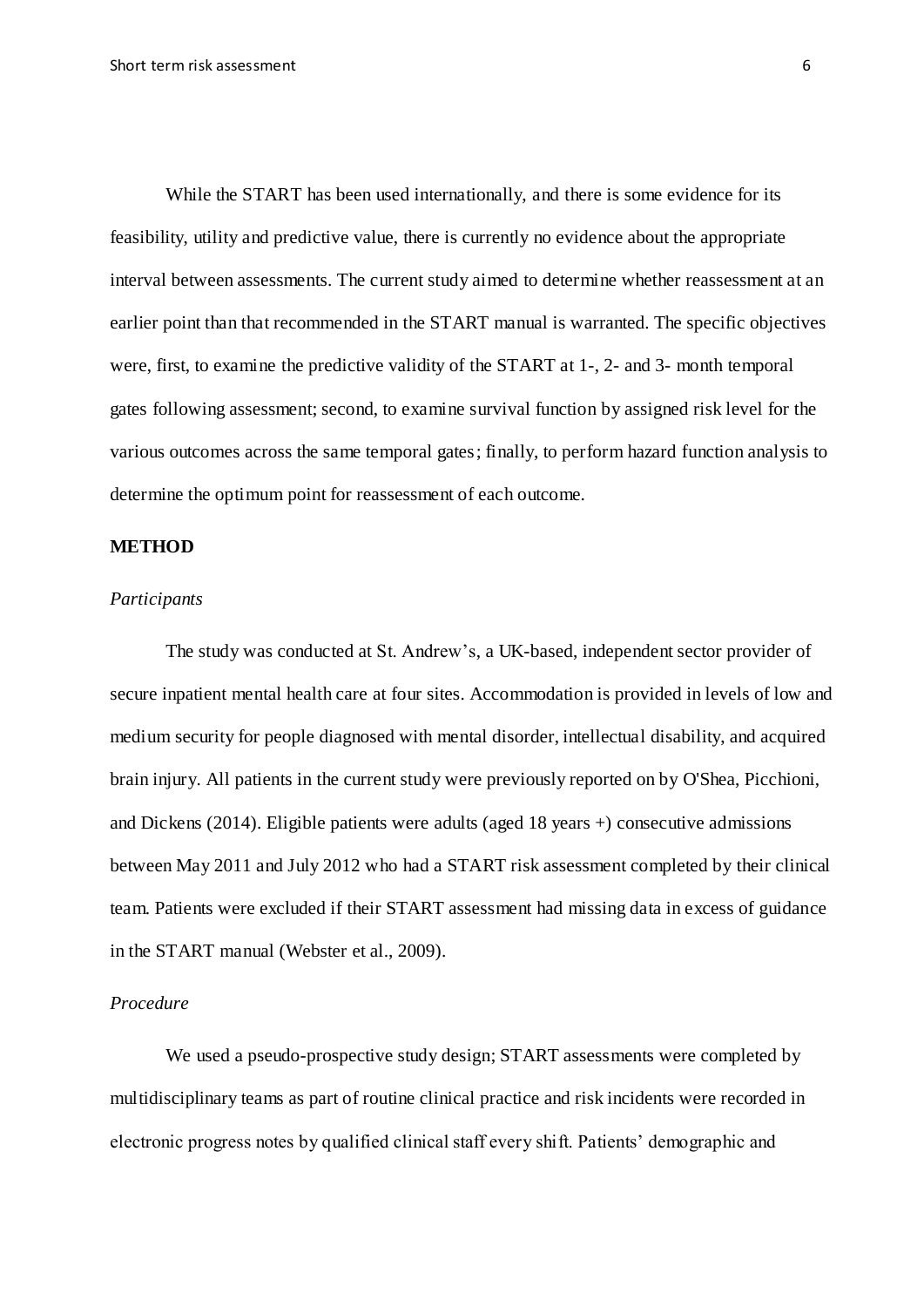clinical characteristics, first START assessment, and risk incidents for the subsequent three months were extracted from electronic records. All data were anonymised and linked by code numbers. The study did not require research ethics approval as anonymised data only were accessed. The study was approved by the Hospital's Clinical Audit Lead.

#### *Measures*

*START assessment.* START assessment was conducted in the course of routine clinical practice according to recommendations in the START manual and collated for the study. The START was designed to be completed by a "number of mental health specialists who work together as a team" (Webster, et al., 2009; p. 24). It comprises 20 items (see Table 1); each is rated both in terms of Vulnerabilities and Strengths on a 3-point scale  $(0 = \text{no/minimal})$ strength/vulnerability,  $1 =$  moderate strength/vulnerability,  $2 =$  high strength/vulnerability). Raters are advised to indicate key and critical items to identify strengths and vulnerabilities that seem especially important for the case at hand, and to record whether the patient has a history of behaviours relating to each of the seven risk areas that the START aims to address: violence to others, self-harm, suicide, substance abuse, victimisation, self-neglect, and unauthorised absence. SREs (low, moderate, or high risk) regarding the likelihood of each of these outcomes occurring over the subsequent three months are then made. There are no explicit guidelines about how SREs are to be arrived at and it is not the intention of the tool's authors to provide cut-off scores to assist raters; rather, raters are advised to use their clinical judgement to interpret the START assessment information and translate it into a rating of low, moderate or high risk. For research purposes, the total Strength and Vulnerability scales can be summed and, if necessary, prorated to account for missing items following guidelines in the START manual (Webster, et al., 2009).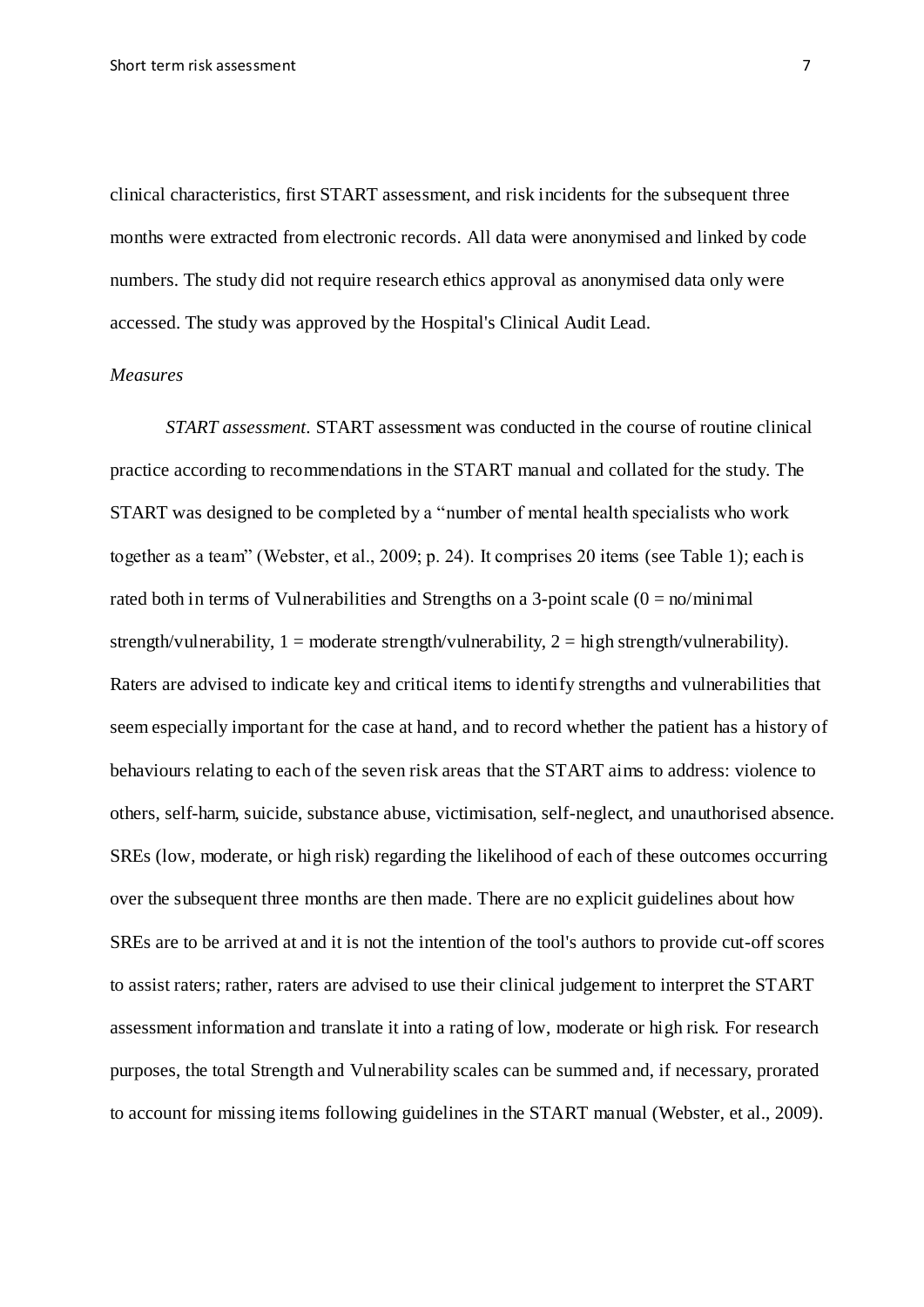Raters in the current study setting attended structured theoretical and practical training in START completion involving team discussion and rating of pseudonymised cases. In practice, completed START assessments are signed off by three members of the multidisciplinary team from different professions. These assessments are completed every three months for each patient and are routinely audited to ensure compliance.

*Demographic and clinical data.* Patients' age, gender, self-reported ethnicity, admission/discharge date, security level, legal status, and ICD-10 (World Health Organisation, 1992) psychiatric diagnoses were extracted from clinical records.

*Risk outcomes.* For each patient, an electronic progress note is entered on every nursing shift by a qualified member of clinical staff. Notes are flagged if any of a range of risk outcomes occur. As part of a previous study (O'Shea, Picchioni, & Dickens, 2014), incidents flagged for "Aggression – Physical", "Aggression – Verbal", "Self-harm/Suicide", "Self-neglect", "Vulnerability", "Unauthorized leave", and "Substance abuse" were collated. Collated notes were then coded by the authors who were blind to the START assessment using the START Outcome Scale (SOS; T. L. Nicholls et al., 2007). The SOS comprises 12 outcome categories, rated on a criterion-referenced severity scale of 0 (*outcome absent*) to 4 (*most severe*): verbal aggression, aggression against property, physical aggression against others, sexual aggression, selfharm, suicide ideation and planning, suicide behaviors, self-neglect, unauthorized leave, substance abuse, being victimized, and stalking. We did not code entries separately for sexual aggression and stalking since the START is not intended to predict these outcomes. Physical aggression against property and against others was combined into a physical aggression category, and similarly, selfharm, suicide ideation and planning, and suicide behaviours were combined into a self-harm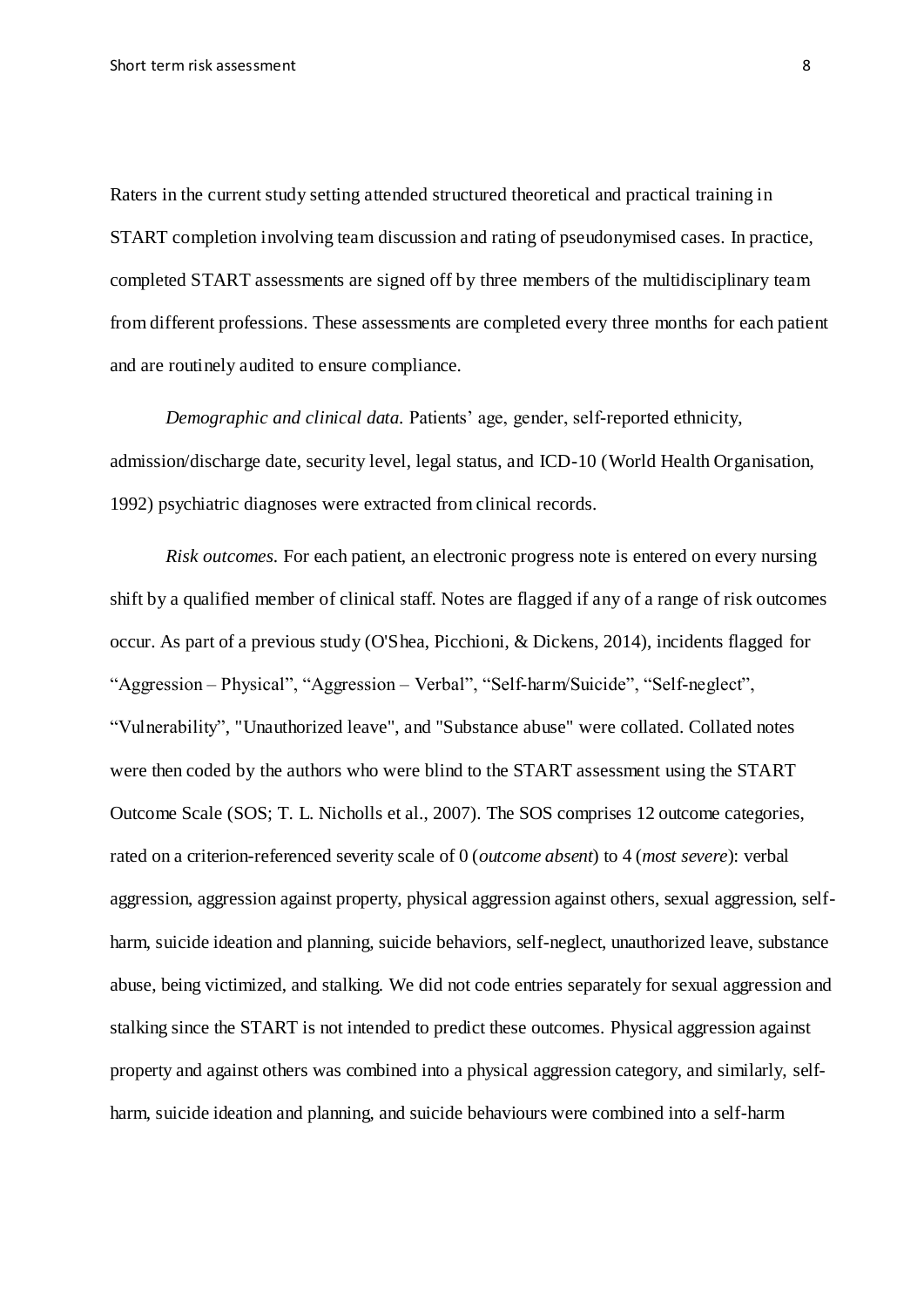category. For the current study we counted an outcome-type as 'present' if there was at least one event rated as scoring 1 or above on the SOS in each 1-month outcome period. Inter-rater reliability was in the excellent range: Kappa ranged from .83 to 1.00, the lowest being for selfneglect and the highest for self-harm and physical aggression. We treated aggression against property and physical aggression against others as a single outcome (physical aggression).

#### *Data analysis*

Power calculations were conducted in MedCalc for Windows, version 14.8.1 (MedCalc software, Ostend, Belgium) based on an expected large effect size, with  $\alpha = .05$  and  $\beta = .20$ , to identify the required sample size to have sufficient power to detect predictive ability of the START for each outcome. Power calculations revealed that 824 and 501 cases would be required to detect a significant effect for substance abuse and unauthorized leave, respectively, due to low base rates. Since we had access to a maximum of *N*=231 case records the present study was underpowered to detect predictive efficacy for these two outcomes and no further analysis was conducted. There was sufficient power to detect predictive ability for the remaining outcomes; which required sample sizes ranging from 54 for physical aggression to 153 for self-neglect. Descriptive statistics (frequencies, Mean, SD) were used to examine distribution of START scores, SREs, and the occurrence of risk outcomes at three temporal gates (month 1, month 2 and month 3 following assessment). The predictive validity of the START Strengths and Vulnerability scales, SREs, and all individual Strength and Vulnerability items at each temporal gate was examined using Receiver Operating Characteristic analysis (ROC) principles and calculating the Area Under the Curve (AUC) based on sensitivity and specificity. The AUC value ranges from 0 to 1, with .5 representing chance performance while, typically, .75 is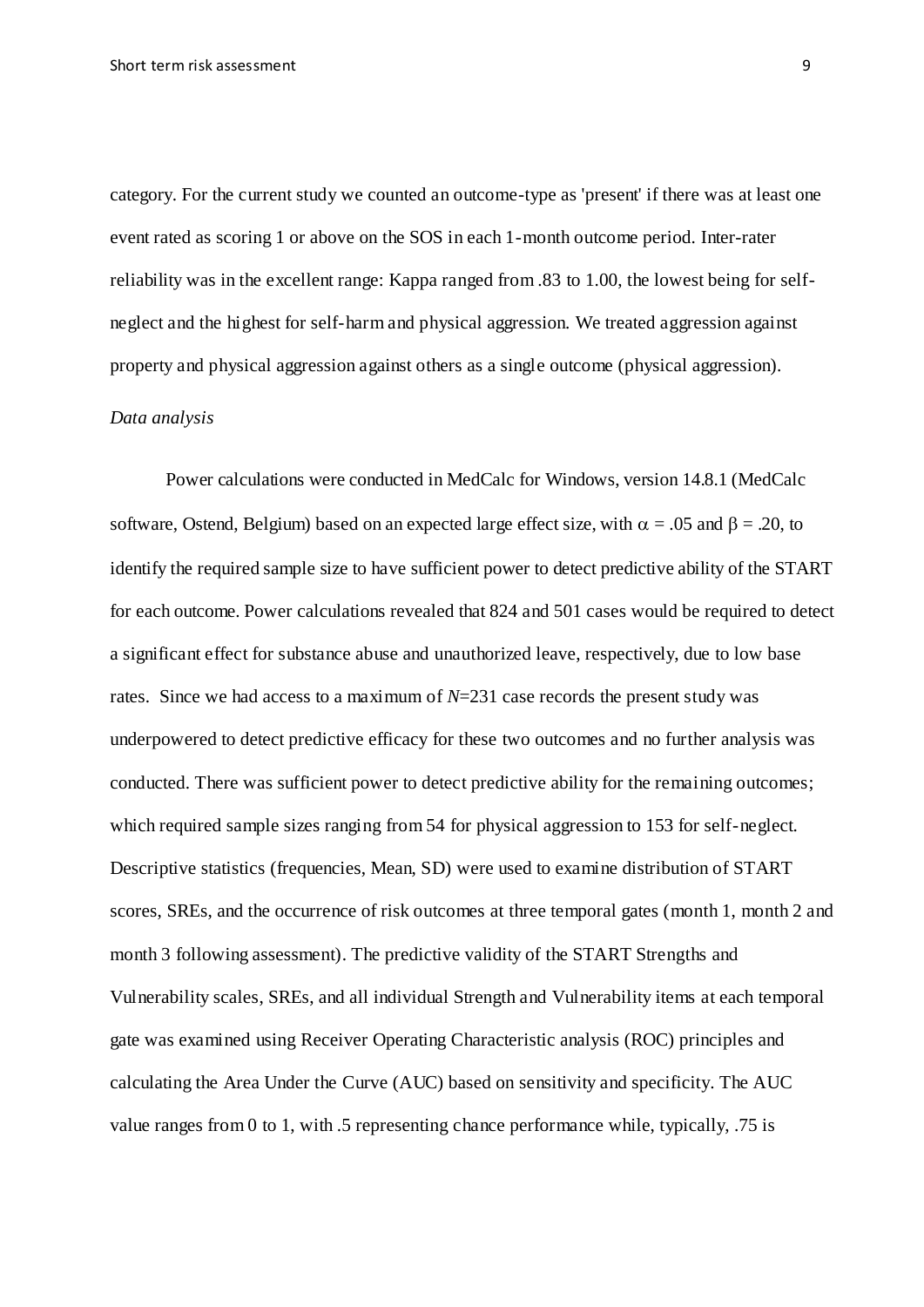considered the threshold for a large effect size (Dolan & Doyle, 2000). Second, we conducted Kaplan-Meier survival function analysis to determine whether patients designated to low, medium and high SREs differed significantly in terms of their survival (i.e., abstention from engagement in risk outcomes termed). The Log Rank (Mantel Cox) statistic was used to determine the probability of survival curves differing by chance. Mean and 95% Confidence Intervals (CIs) survival times were calculated for each SRE group and compared pairwise to determine significant between-group survival rates. Data for patients who were discharged before gate 1 and gate 2 were censored. Finally, we determined the Hazard function *h(t)*. This quantifies the likelihood of failure to survive at any given time point (*t*) after assessment for patients who have survived up to that point. It is calculated as the number of patients failing to abstain from risk engagement at any given time point as a proportion of the total population of abstaining patients at the beginning of that time point (see Fleischman et al., 2010). The earliest point at which  $h(t)$  fails to decrease may be considered the optimum time for reassessment since little additional relative risk is to be expected at this point. All analyses were conducted using PASW Statistics version 18 for Windows (SPSS Inc., Version 18).

### **RESULTS**

In total, 231 patients met the inclusion criteria; 14 were excluded due to missing data leaving a final sample size of  $N=217$  (Mean age = 34.1 years [SD=15.0]; 75.1% male; response rate 93.9%). The majority of patients (*n*=130, 59.9%) were resident in low secure wards and 87 (40.1%) were in medium secure wards. Ninety seven patients (44.7%) were detained under forensic sections of the Mental Health Act (1983, 2007), 108 (50.8%) were held under civil sections and 12 (5.5%) were admitted informally. Mean time between admission and START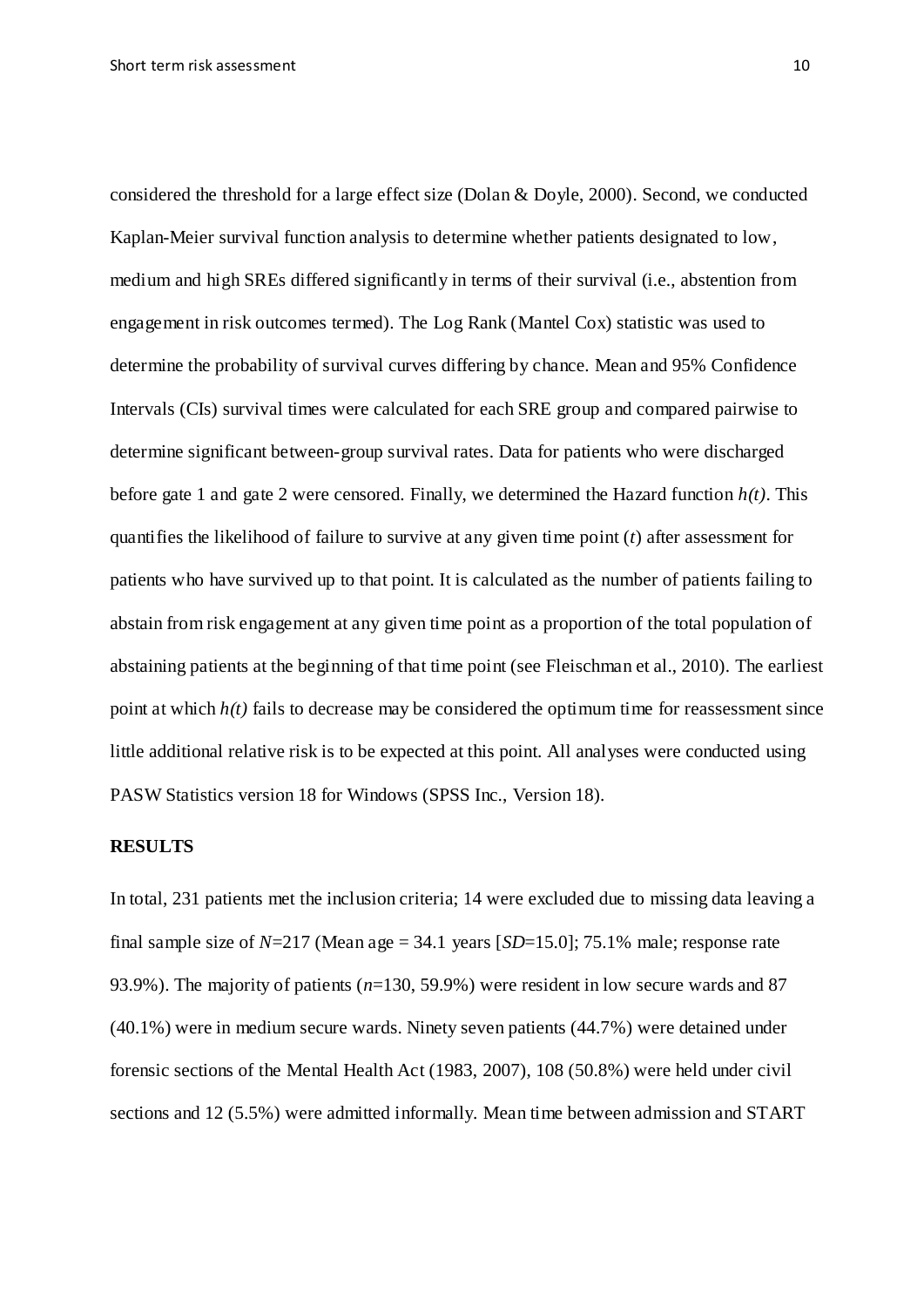assessment was 179 days (*SD* = 147.7). The number of patients assigned to each risk level, and the number of patients engaging in each outcome for the first time at each temporal gate, is presented in Table 2. The most common adverse behaviour was verbal aggression followed by physical aggression. AUC values for each outcome-predictor pairing at each temporal gate are detailed in Table 3. Results largely replicated those previously reported for 3-month outcomes only (O'Shea *et al.*, 2015). Strengths and Vulnerabilities total scores and the Aggression SRE were significantly predictive of aggressive physical and verbal aggression at all three temporal gates. Only the self-harm SRE, not the Strengths or Vulnerabilities scores, was predictive of selfharm behaviour. Additionally the SRE for suicide predicted self-harm at all temporal gates. The SRE for victimisation predicted its associated outcome at gate 3 but not at the preceding gates;

while the Strength score predicted self-neglect at gates 1 and 2 but not at gate 3. Of 17 statistically significant AUC values at gates 1 and 2 six decreased at the subsequent gate, ten increased, and one was unchanged.

Survival analysis was conducted to examine differences between those designated low, moderate and high risk (see Figures 1 - 4) for all outcomes where SRE was a significant predictor of outcomes; as a result, self-neglect was omitted from this analysis since the AUC values suggested there was no predictive utility for the associated SRE. Survival rates for physical aggression for patients differed significantly between those designated low risk and moderate risk ( $\chi^2$  = 11.040, df=1, *p*=.001), between those rated low risk and those high risk ( $\chi^2$  = 25.480, df=1,  $p$ <.001), and between those rated moderate risk and those high risk ( $\chi^2$  = 4.274, df=1, *p*<.05). For verbal aggression, survival rates differed significantly between those rated low and moderate risk ( $\chi^2$  = 7.651, df=1, *p*<.01), low and high risk ( $\chi^2$  = 12.202, df=1, *p*<.001), but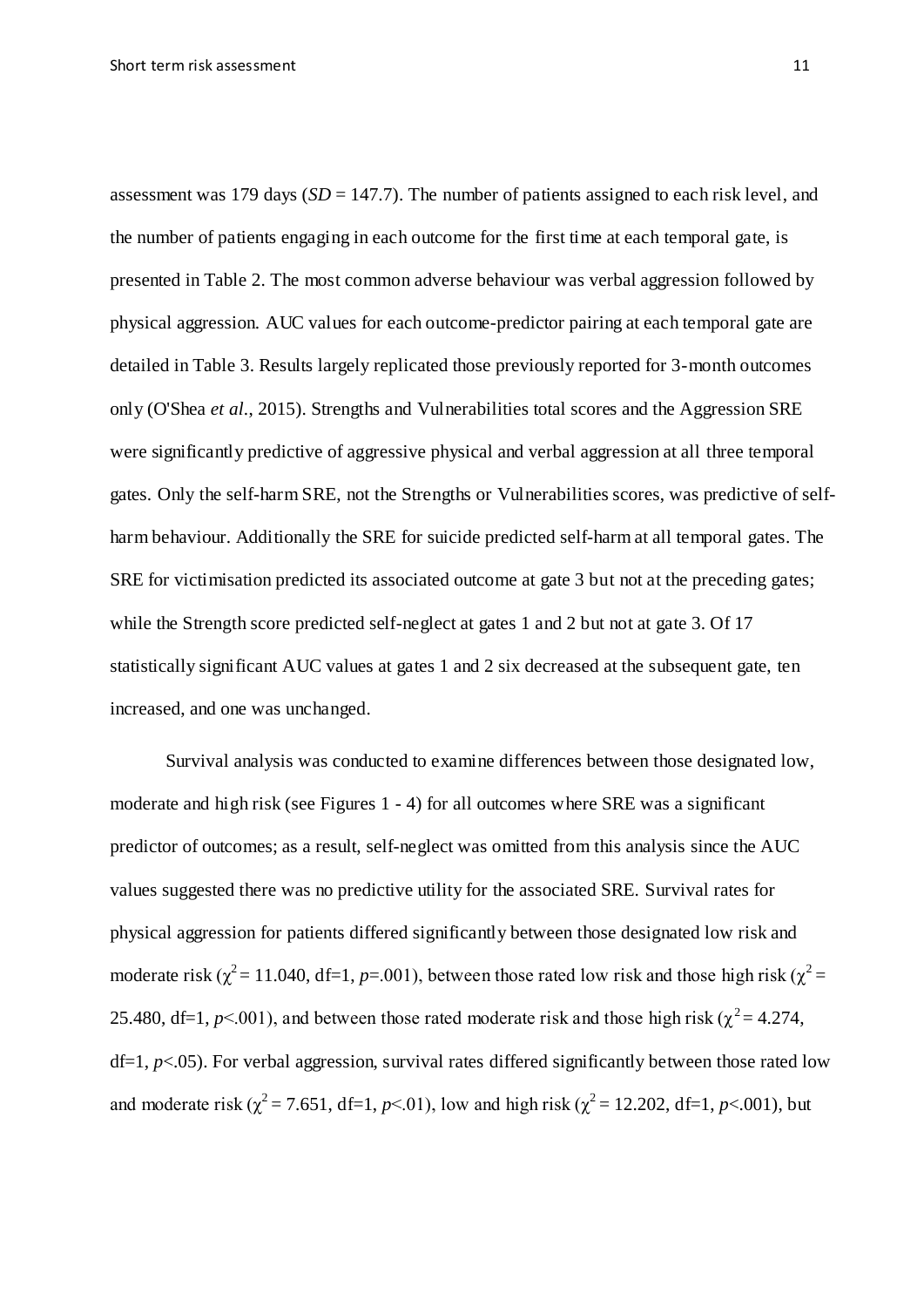was not significantly different between those rated moderate and high risk ( $\chi^2$ =1.089, df=1, *p*=.297). For self-harm, survival rates differed significantly between groups rated as low and moderate risk for self-harm ( $\chi^2$  = 24.943, df=1, *p*<.001), and between low and high risk groups  $(\chi^2 = 33.290, df=1, p=<.001)$ , but did not differ significantly between moderate and high risk groups ( $\gamma^2$  = 1.591, df=1, *p*=.207). Finally, for victimisation, survival function differed significantly between moderate and high rated groups ( $\chi^2$  = 18.292, df=1, *p*<.001), low and high rated groups ( $\chi^2$  = 20.183, df=1, *p*<.001), and between low and moderate rated groups ( $\chi^2$  = 18.292, df=1, *p*<001).

Finally, the hazard function *h(t)* for each outcome-SRE pairing at each temporal gate was calculated. Declining  $h(t)$  at gate 3 suggested START still had some utility in predicting newly violent and aggressive patients 3-months after assessment (see Table 2). Similarly, the START still had utility at 3-months for the prediction of new cases of victimisation. For self-harm outcomes the hazard function increased by the third temporal gate suggesting that reassessment may be warranted earlier. The predictive utility that the START Strengths scale demonstrated for predicting self-neglect was likely to be better over a shorter (2-month) period than current guidelines suggest.

#### **DISCUSSION**

The current study has demonstrated in an adequately powered sample that elements of the START significantly predict aggressive, self-harm, and victimisation outcomes over 1-, 2- and 3 month periods. The overall result replicates that in our previous analysis (O'Shea *et al.*, 2015); however, the current study aimed to address a more nuanced question about the appropriate interval before reassessment. First, analysis using ROC principles demonstrated that AUC values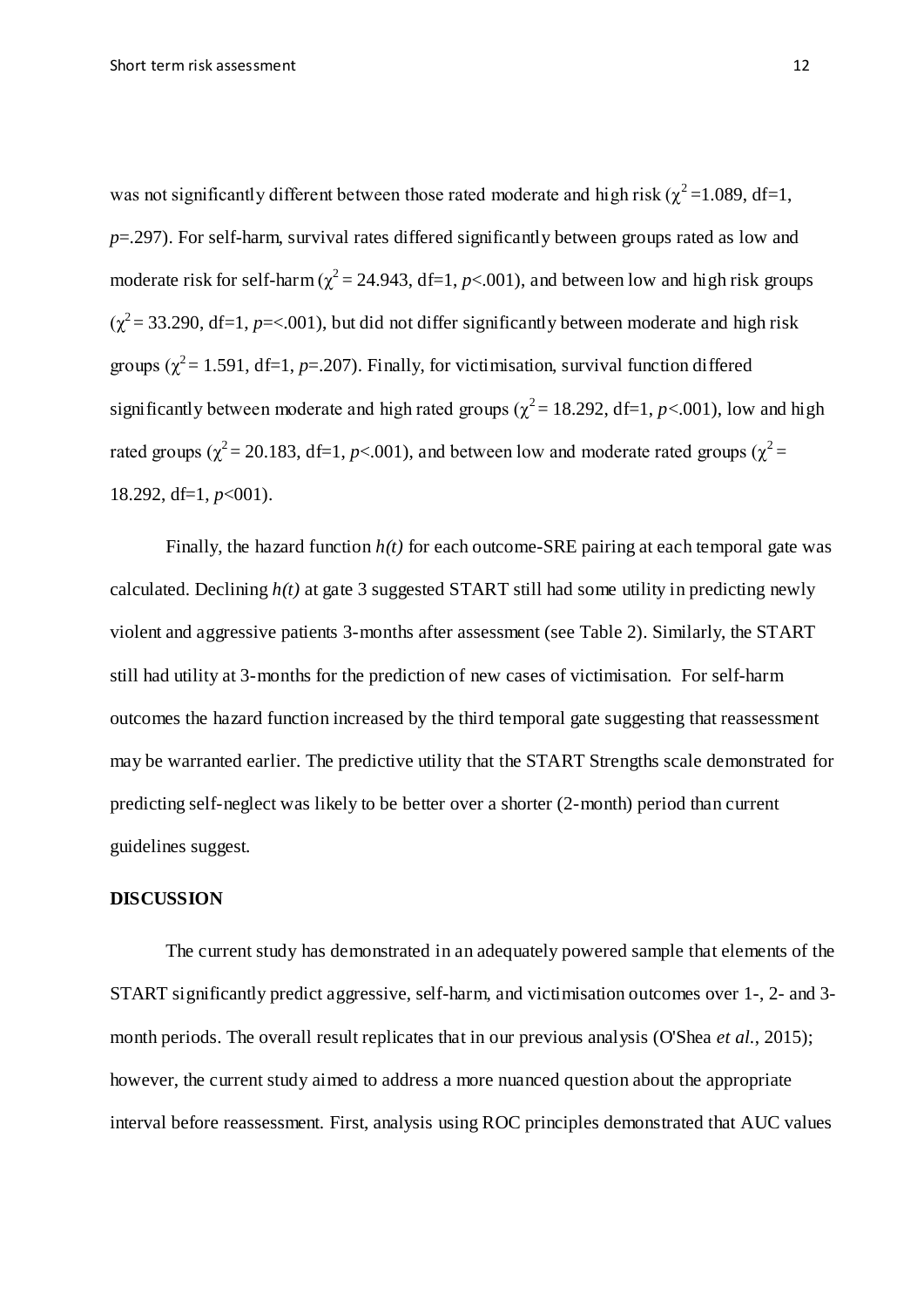for violent and self-harm outcomes were mostly significant at all three temporal gates where previously only outcome at 3-months was known. The SRE victimisation predicted its associated outcome at 3- months only; and the Strengths scores for prediction of self-neglect were significant predictors at gates 1 and 2 only. This latter finding revealed a predictive utility not detected in our previous analysis.

Survival analysis suggested differences in time to outcome failure between groups designated at different levels of risk for each outcome largely in the expected manner; for aggressive and self-harm outcomes patients rated at different levels of risk survived (i.e. did not engage in the adverse behaviour) for significantly different periods following assessment. For victimisation, those at high risk survived significantly less well, while those at low and medium risk did not differ in their survival rates. This suggests that those rated as non-high risk in this group may not warrant different preventive interventions. Finally, hazard function analysis suggested that, for aggressive and victimisation outcomes, the initial assessment may still have predictive value at the three month temporal gate; however, that for self-harm is unlikely to distinguish between groups beyond the 2- month gate.

#### *Practice implications and considerations for future research*

The current study provides the first evidence about the appropriate interval before reassessment with the START, a tool that is growing in popularity and which has been used in a number of countries (O'Shea & Dickens, 2014). Our findings have important implications for risk assessment practice because they suggest that different reassessment intervals are appropriate for the various START outcomes. However, we do not recommend that START raters begin to conduct rating of different elements of the tool at different intervals as this would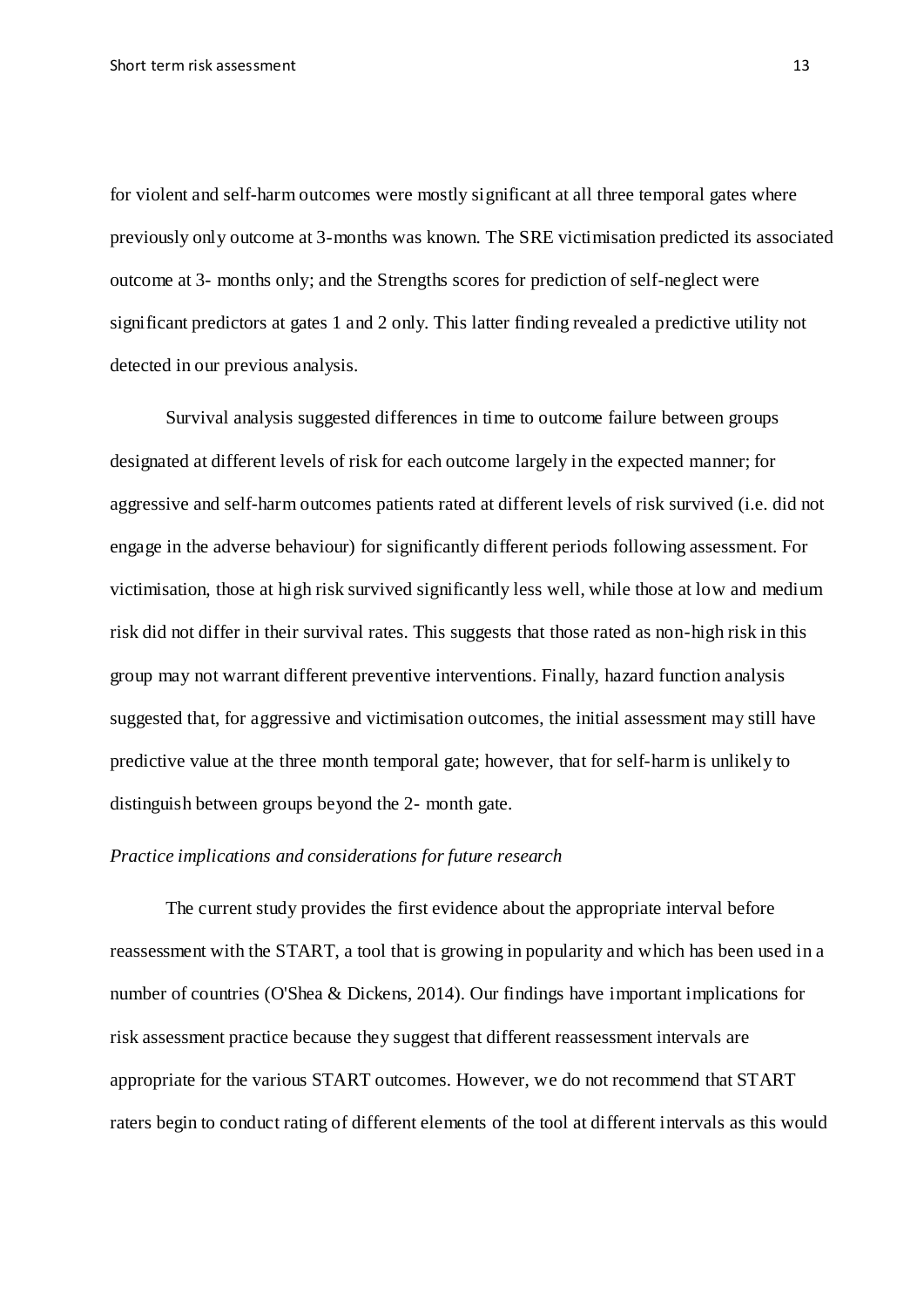prove overly complex. A balanced decision should be arrived at about the appropriate reassessment interval based on the totality of the evidence. Hazard function analysis suggested that 3- month assessment is adequate for reassessment of physical aggression and victimisation outcomes. However, given that 74 (46.8%) of the patients rated as low or moderate risk for physical aggression engaged in the outcome by gate 2 suggests that these patients would, in any event, warrant reassessment since it may be necessary to adjust their SRE upward. Further, nine (22.5%) of the patients rated high risk, and 28 (38.9%) of the patients rated as moderate risk, had not engaged in aggression by gate 3 and thus may have warranted reassessment to a lower risk status at an earlier point. Thus, in over half the cases (51.2%), an earlier reassessment at 2 months might have improved accuracy, or prevented unnecessarily restrictive risk management interventions. Such a magnitude would not have been the case should the reassessment have taken place at the 1- month gate. Hazard function analysis suggested that optimum time for reassessment for self-harm was at the 2-month gate which further supports our case. Finally, there appears to be significant predictive validity for the Strength score for self-neglect up to 2 months. As a result, we think that raters should bear this finding strongly in mind when considering a SRE for this outcome as this should result in greater accuracy. Based on the totality of evidence we think that clinicians using the START could consider amending their practice to reassess every 60 rather than every 90 days; or routinely revisit the assessment when the predicted outcome occurs before the recommended 90 day interval. We do not believe this recommendation is too onerous given that start assessment generally takes between 25 and 40 minutes (Desmarais et al., 2011) and the mean time of completion decreases on subsequent assessments (Quinn et al., 2013).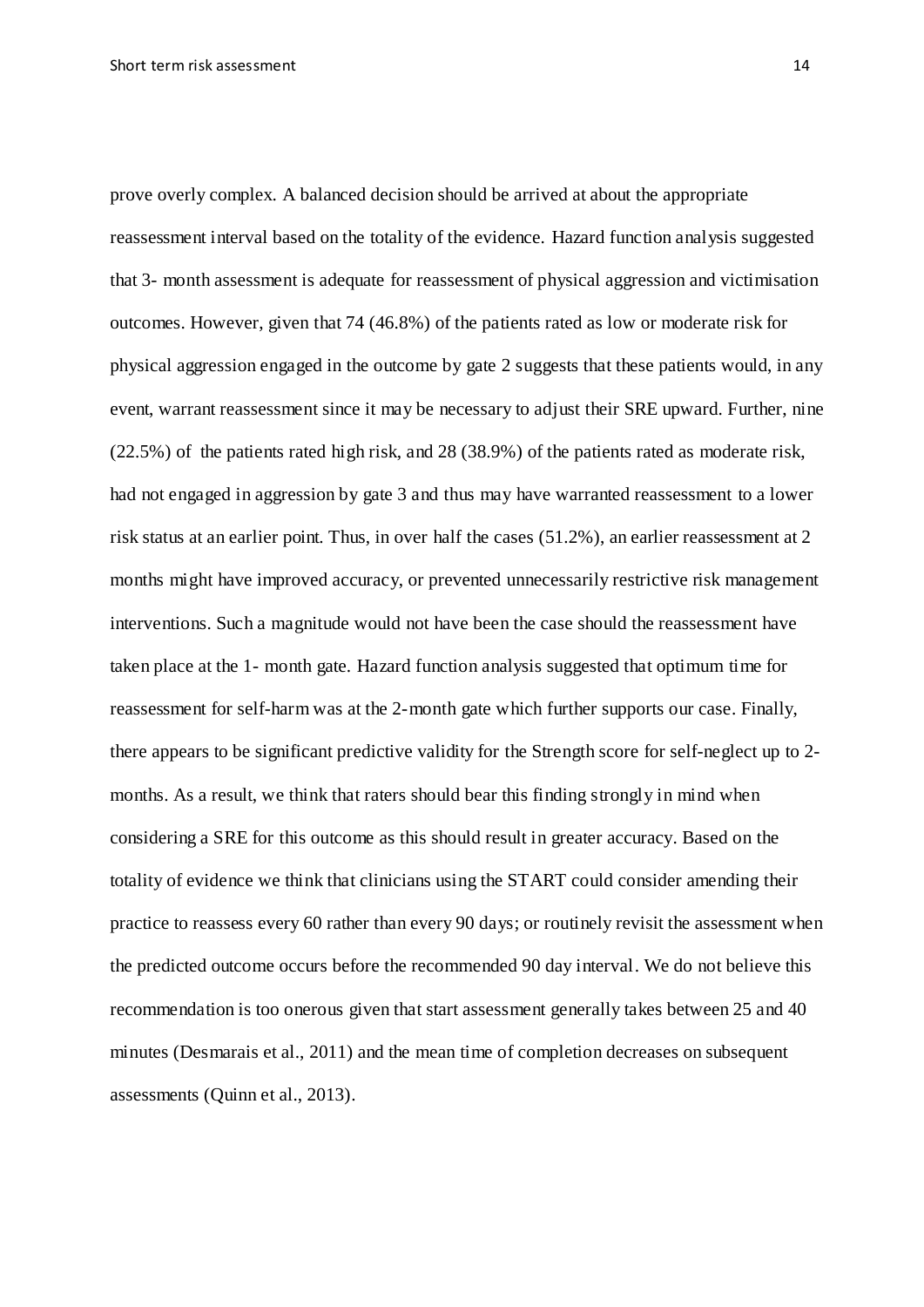Future research should aim to replicate findings of the current study with other risk assessment tools used in clinical practice to determine the most appropriate reassessment interval. Further work is required to determine the reasons for the self-harm SRE's outperformance of the Strength and Vulnerability scores. If the factors that raters are considering in their successful prediction of self-harm can be determined then these could be considered for inclusion among the START items; this should result in better estimates overall.

#### *Limitations*

It is possible that, given outcomes data beyond that available to us, hazard function analysis might have suggested that START might be warranted over periods longer than 3 months for aggressive outcomes. We did not collect data to test this. However, we think that our overall conclusion would be unlikely to change given the survival attrition at temporal gates 1 and 2. The study employed a pseudo prospective design where risk management is the responsibility of those who also record outcomes in the clinical record. However, clinicians were not aware the data was being collected for analysis, and raters were independent of assessors at the point of coding. Assessment was undertaken as part of routine clinical practice rather than by independent researchers, and it is possible there is variation between rating teams; however, this is the recommended procedure for completing START assessment. Length of stay of patients was highly variable; this was due to our using the first iteration of the START following its introduction across the study setting including with existing patients. Further research with a larger sample would be required to ascertain whether survival is moderated by length of stay. Finally, our calculations are based on the occurrence of adverse behaviours meeting or exceeding level 1 criteria described in the SOS; it is therefore possible that an analysis of incidents with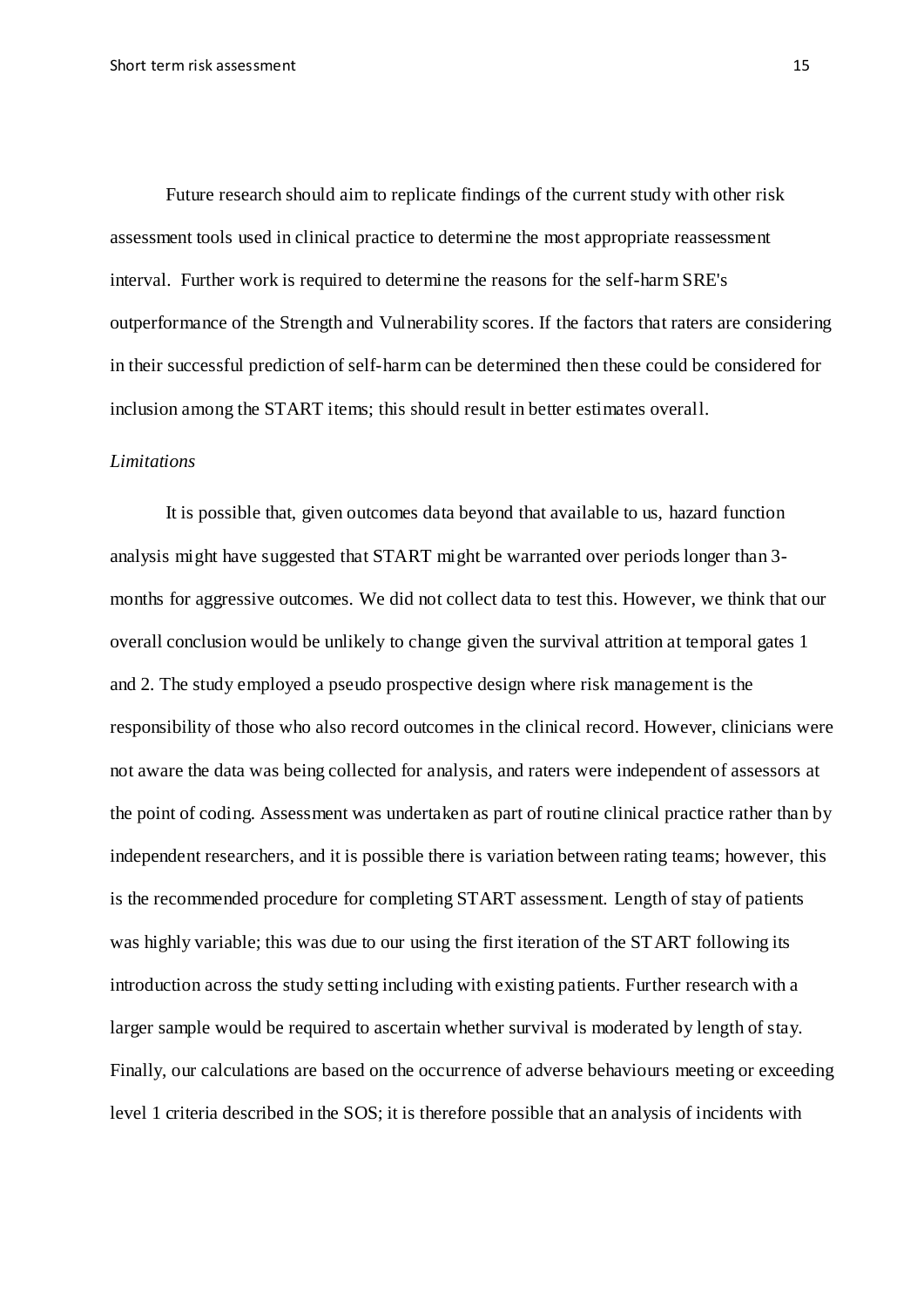more serious outcomes would produce different results. However, it is well documented that incident outcome in inpatient care is not always directly related to the intention and commitment of the person displaying the behaviour (e.g., Bowers et al., 2007). Finally, it is possible that there could have been under-reporting of incidents although we have found rates in the current study comparable to, or exceeding, those reported elsewhere (O'Shea *et al.,* In Press).

#### *Summary and conclusions*

The current study has examined the most appropriate interval for START reassessment relating to a number of adverse outcomes. The current 90-day recommendation is supported by the evidence of this study. However, we think that the START assessment should be routinely revisited if target behaviours occur in the shorter term, or where they do not occur in individuals rated as at elevated risk by 60 days. This should provide the opportunity to more accurately estimate risk and balance management interventions accordingly in order to protect staff and patients from unwanted behaviours, and minimize restrictive practices on an individual level. In secure and forensic mental health settings, nurses are the professionals best equipped to lead on day-to-day risk assessment and management; the use of the START at appropriate intervals can assist them.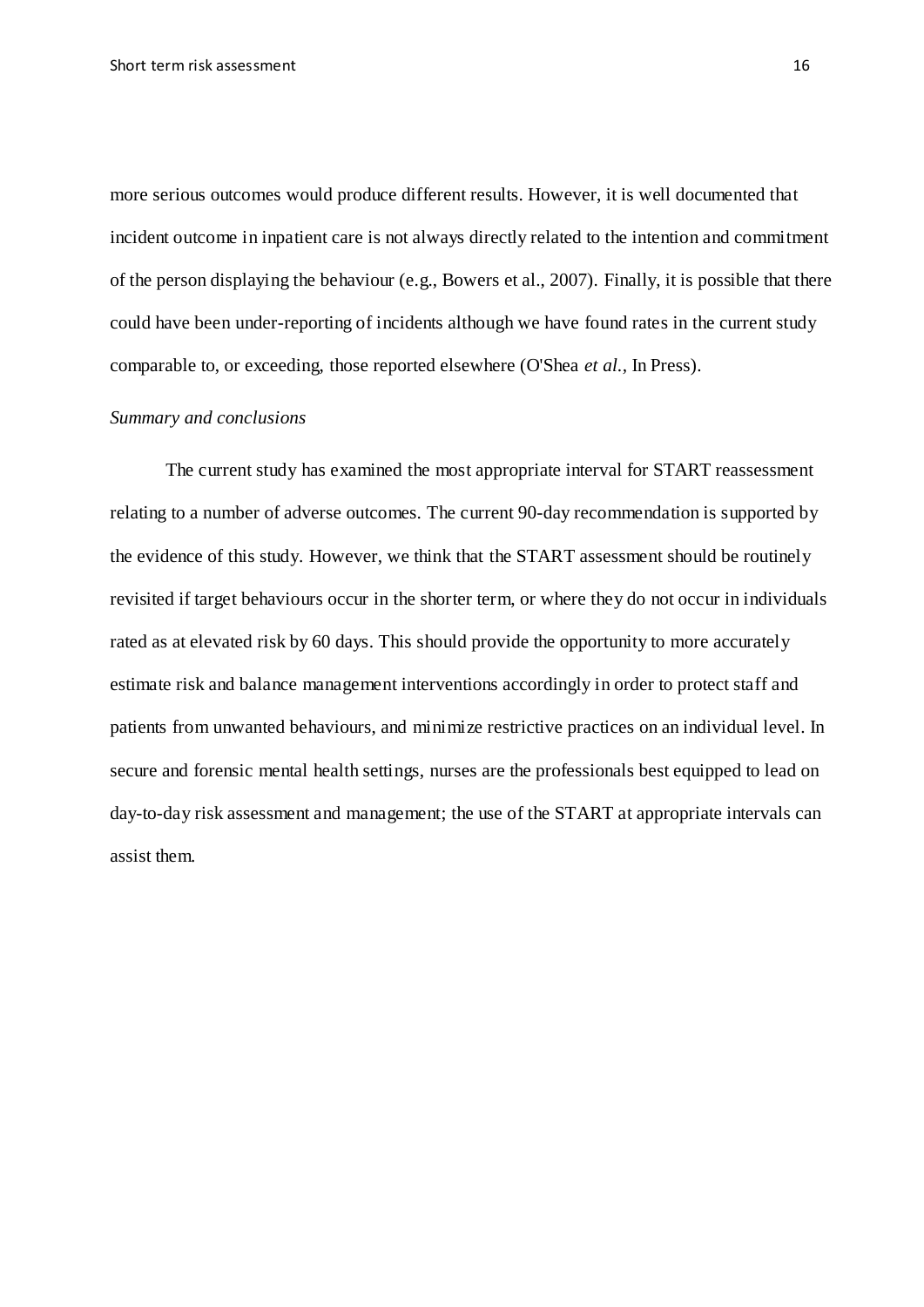## **REFERENCES**

Bowers, L., Nijman, H. , Palmstierna, T. and Crowhurst, N. (2007). Issues in the measurement of violent incidents and the introduction of a new scale: the 'attacks' (attempted and actual assault scale). *Acta Psychiatrica Scandinavica*, **106**: s142, 106-109.

Chu, C. M., Thomas, S. D. M., Ogloff, J. R. P., & Daffern, M. (2013).The short- to medium-term predictive accuracy of static and dynamic risk assessment measures in a secure forensic hospital. *Assessment,* **20***,* 230–241. doi:10.1177/1073191111418298

Crocker, A. G., Braithwaite, E., Laferriere, D., Gagnon, D., Venegas, C., & Jenkins, T. (2011). START changing practice: Implementing a risk assessment and management tool in a civil psychiatric setting. *The International Journal of Forensic Mental Health*, **10**, 13–28. doi: 10.1080/14999013.2011.553146

Crocker, A. G., Garcia, A., Israel, M., Hindle, Y., Gagnon, D., & Venegas, C. (2008). *Implementing and using a systematic risk assessment scheme to increase patient safety on a risk management unit for individuals with severe mental illness: A demonstration project.* Edmonton, Canada: Canadian Patient Safety Institute.

Desmarais, S. L., Collins, M., Nicholls, T., & Brink, J. (2011). Perceptions of the Short-Term Assessment of Risk and Treatability (START) as implemented in forensic psychiatric practice. Unpublished manuscript.

Dickens, G.L. & Doyle, M. (In Press). Mentally disordered firesetters in secure mental health care: a forensic mental health nursing perspective. In: Doley, R.M., Dickens, G.L., & Gannon, T.A. (Eds) The psychology of arson: a practical guide to understanding and managing adult deliberate firesetters. London: Routledge.

Dolan, M., & Doyle, M. (2000). Violence risk prediction. *The British Journal of Psychiatry*, **177**, 303-311.

Doyle, M. & Jones, P. (2013). Hodges' Health Career Model and its role and potential application in forensic mental health nursing. *Journal of Psychiatric and Mental Health Nursing,* **20**, 631-640. doi: 10.1111/j.1365-2850.2012.01961.x

Doyle, M., Lewis, G., & Brisbane, M. (2008). Implementing the Short-Term Assessment of Risk and Treatability (START) in a forensic mental health service. *Psychiatric Bulletin*, **32**, 406–408. doi:10.1192/pb.bp.108.019794

Fleischman, R.J., Adams, A.L., Hedges, J.R., John Ma, O., Mullins, R.J., & Newgard, C.D. (2010). The optimum follow-up period for assessing mortality outcomes in injured elders. *Journal of the American Geriatric Society*, **58**, 1843-1849. doi.org/10.1111%2Fj.1532- 5415.2010.03065.x

Hart, S.D., Kropp, P.R., & Laws, D.R., Klaver, J., Logan, C., & Watt, K.A. (2003). *The Risk for Sexual Violence Protocol (RSVP)*. Burnaby, BC: Simon Fraser University, Mental Health, Law, and Policy Institute.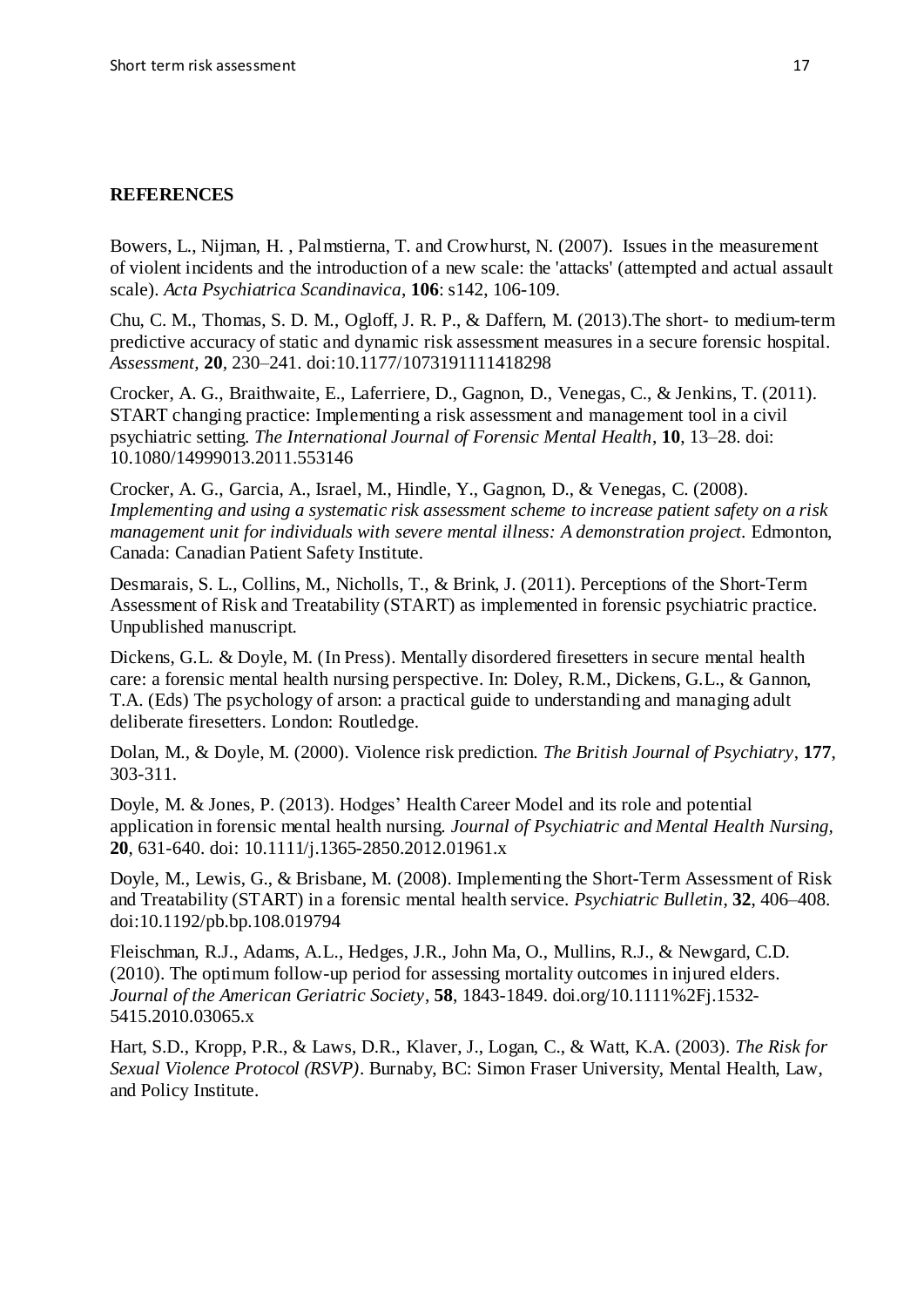Nicholls, T. L., Gagnon, N., Crocker, A. G., Brink, J., Desmarais, S. L., & Webster, C. (2007). *START Outcomes Scale (SOS)*. Vancouver: BC Mental Health & Addiction Services.

O'Shea, L.E. & Dickens, G.L. (2014). Short-Term Assessment of Risk and Treatability (START): Systematic review and meta-analysis. *Psychological Assessment,* **26**, 990-1002.

O'Shea, L.E., Picchioni, M.M., & Dickens, G.L. (2015) The predictive validity of the Short-Term Assessment of Risk and Treatability (START) for multiple adverse outcomes. *Assessment.* doi:10.1177/1073191115573301

O'Shea, L.E. & Dickens, G.L. (2015). Predictive validity of the START for unauthorized leave and substance abuse in a secure mental health setting. *International Journal of Nursing Studies.*  doi:10.1016/j.ijnurstu.2015.02.007

Ogloff, J.R.P., & Daffern, M. (2006). The Dynamic Appraisal of Situational Aggression: An instrument to assess risk for imminent aggression in psychiatric inpatients. *Behavioral Sciences and the Law*, **24**, 799-813.

Quinn, R., Miles, H., & Kinane, C. (2013). The Validity of the Short-Term Assessment of Risk and Treatability (START) in a UK medium secure forensic mental health service. *The International Journal of Forensic Mental Health*, **12**, 215–224. doi:10.1080/14999013.2013.832714

van den Brink, R., Troquete, N., van Os, T., Schaafsma, G., Schram, A., & Wiersma, D. (2009). *Patient self-appraisal of the risk and protective factors of the START*. Paper presented at the 9th Annual Conference of the International Association of Forensic Mental Health Services, Edinburgh, United Kingdom.

Webster, C., Douglas, K., Eaves, D., & Hart, S. (1997). *HCR-20: Assessing risk of violence*  (Version 2). Burnaby, British Columbia, Canada: Simon Fraser University, Mental Health, Law, and Policy Institute.

Webster, C. D., Martin, M. L., Brink, J., Nicholls, T. L., & Desmarais, S. L. (2009). *Manual for the Short-Term Assessment of Risk and Treatability (START) (Version 1.1). Coquitlam, Canada: British Columbia Mental Health & Addiction Services.*

Wilson, C. M., Desmarais, S. L., Nicholls, T. L., & Brink, J. (2010). The role of client strengths in assessments of violence risk using the Short-Term Assessment of Risk and Treatability (START). *The International Journal of Forensic Mental Health*, **9**, 282–293. doi:10.1080/14999013.2010.534694

Wilson, C. M., Desmarais, S. L., Nicholls, T. L., Hart, S. D., & Brink, J. (2013). Predictive validity of dynamic factors: Assessing violence risk in forensic psychiatric inpatients. *Law and Human Behavior*, **37**, 377–388. doi:10.1037/lhb0000025

World Health Organisation. (1992). *The ICD-10 Classification of Mental and Behavioural disorders*. Geneva: WHO.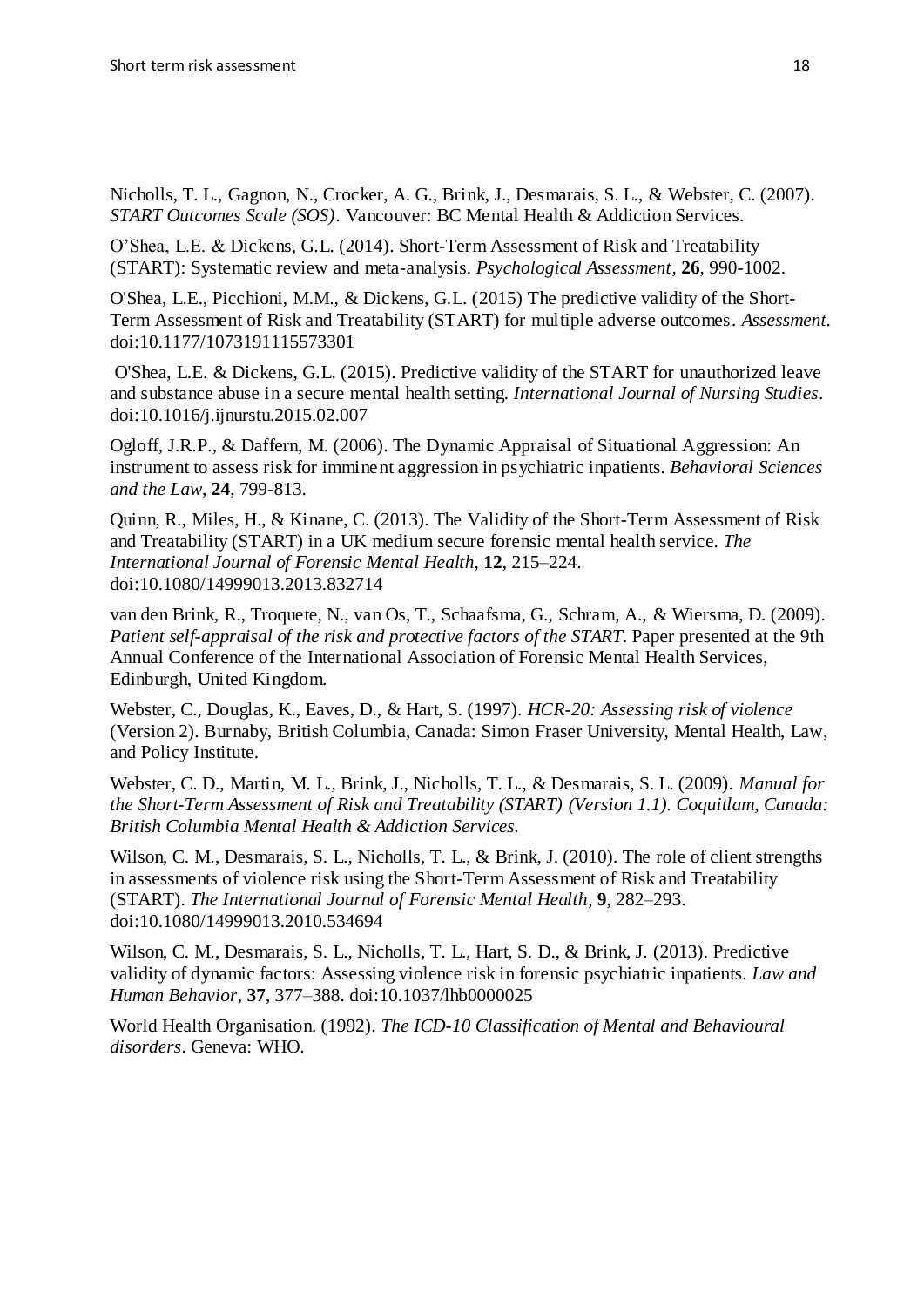# **Table 1**: START (Webster et al., 2009) items

Social skills

Relationships Occupational

Recreational

Self-care

Mental state

Emotional state

Substance use

Impulse control

External triggers

Social support

Material resources

Attitudes

Medication adherence

Rule adherence

Conduct

Insight

Plans

Coping

Treatability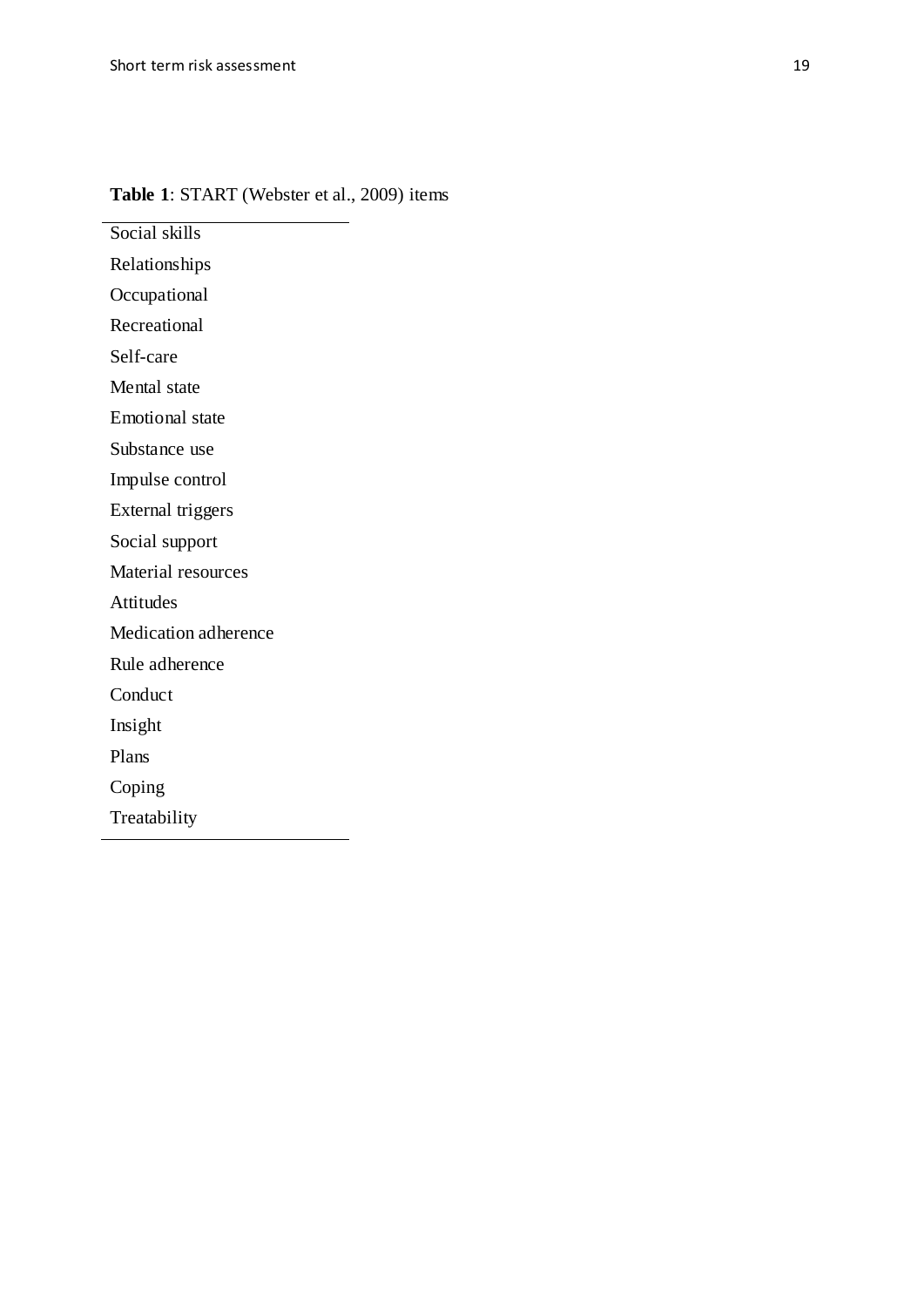|                        | <b>Temporal Gate</b>                    |                                          |      |                              |                                          |                   |                              |                                                 |                   |
|------------------------|-----------------------------------------|------------------------------------------|------|------------------------------|------------------------------------------|-------------------|------------------------------|-------------------------------------------------|-------------------|
|                        | Month 1                                 |                                          |      | Month 2                      |                                          |                   | Month 3                      |                                                 |                   |
| <b>SRE</b>             | $\overline{n}$ failing<br>cum. n<br>(%) | $\overline{N}$<br>potential<br>survivors | h(t) | $n$ failing<br>cum. n<br>(%) | $\overline{N}$<br>potential<br>survivors | $\overline{h(t)}$ | $n$ failing<br>cum. n<br>(%) | $\overline{N}$<br>potential<br><b>survivors</b> | $\overline{h(t)}$ |
| Physical aggression    |                                         |                                          |      |                              |                                          |                   |                              |                                                 |                   |
| All $(N=198)$          | 74 (37.4)                               | 198                                      | .374 | 88 (44.4)                    | 123                                      | .114              | 105(53.0)                    | 110                                             | $.155\dagger$     |
| Low risk $(n=86)$      | 16(18.6)                                | 86                                       | .186 | 23(26.7)                     | 63                                       | .111              | 30(34.9)                     | 63                                              | $.111\dagger$     |
| Moderate risk $(n=72)$ | 31(43.1)                                | 72                                       | .431 | 38 (52.8)                    | 38                                       | .200              | 44(61.1)                     | 34                                              | $.176\dagger$     |
| High risk $(n=40)$     | 27(67.5)                                | 40                                       | .675 | 27(67.5)                     | 29                                       | .184              | 31(77.5)                     | 13                                              | $.153\dagger$     |
| Verbal aggression*     |                                         |                                          |      |                              |                                          |                   |                              |                                                 |                   |
| All $(N=198)$          | 84 (46.2)                               | 198                                      | .462 | 111(56.1)                    | 87                                       | .310              | 116 (59.8)                   | 82                                              | $.061\dagger$     |
| Low risk $(n=86)$      | 24(27.9)                                | 86                                       | .279 | 37(43.0)                     | 49                                       | .265              | 40(47.6)                     | 46                                              | $.065\dagger$     |
| Moderate risk $(n=72)$ | 38 (52.8)                               | 72                                       | .528 | 47(65.3)                     | 25                                       | .259              | 47(65.3)                     | 25                                              |                   |
| High risk $(n=40)$     | 24(60.0)                                | 40                                       | .611 | 27(67.5)                     | 13                                       | .231              | 29 (74.4)                    | 11                                              | $.182\dagger$     |
| <b>Self</b> harm       |                                         |                                          |      |                              |                                          |                   |                              |                                                 |                   |
| All $(N=163)$          | 32(19.6)                                | 163                                      | .196 | 39(23.9)                     | 131                                      | .053              | 45(27.6)                     | 124                                             | $.048\dagger$     |
| Low risk $(n=103)$     | 8(7.8)                                  | 103                                      | .078 | 10(9.7)                      | 95                                       | $.021\dagger$     | 12(11.6)                     | 85                                              | .023              |
| Moderate risk $(n=38)$ | 11(28.9)                                | 38                                       | .289 | 15(39.5)                     | 27                                       | .148 <sup>†</sup> | 19(50.0)                     | 12                                              | .333              |
| High risk $(n=22)$     | 13(59.1)                                | 22                                       | .591 | 14(63.6)                     | 9                                        | $.111\dagger$     | 14(63.6)                     | 7                                               | .714              |
| Victimisation          |                                         |                                          |      |                              |                                          |                   |                              |                                                 |                   |
| All $(N=189)$          | 16(8.5)                                 | 189                                      | .085 | 27(14.3)                     | 173                                      | .064              | 35(18.5)                     | 162                                             | $.049\dagger$     |
| Low risk $(n=113)$     | 8(7.1)                                  | 113                                      | .071 | 14(12.4)                     | 105                                      | .057              | 15(13.3)                     | 99                                              | .010 <sup>†</sup> |
| Moderate risk $(n=49)$ | 1(2.0)                                  | 49                                       | .020 | 2(4.1)                       | 48                                       | .125              | 6(12.2)                      | 47                                              | $.085\dagger$     |
| High risk $(n=27)$     | 7(25.9)                                 | 27                                       | .259 | 11(40.7)                     | 20                                       | .200              | 14(51.9)                     | 16                                              | $.188\dagger$     |
| Selfneglect            |                                         |                                          |      |                              |                                          |                   |                              |                                                 |                   |
| All $(N=185)$          | 17(9.2)                                 | 185                                      | .092 | 24(13.0)                     | 168                                      | $.042\dagger$     | 33(17.8)                     | 161                                             | .056              |
| Low risk $(n=108)$     | 10(9.3)                                 | 108                                      | .093 | 13(12.0)                     | 98                                       | .031 <sup>†</sup> | 17(15.7)                     | 105                                             | .038              |
| Moderate risk $(n=54)$ | 2(3.7)                                  | 54                                       | .037 | 5(9.3)                       | 52                                       | $.058\dagger$     | 10(18.5)                     | 49                                              | .102              |
| High risk $(n=23)$     | 5(21.7)                                 | 23                                       | .217 | 6(26.1)                      | 18                                       | .056              | 6(26.1)                      | 17                                              |                   |

Table 2: Hazard function  $[h(t)]$  analysis for SREs at three temporal gates

h (*t)*=hazard function calculated as number failing to survive as a proportion of all surviving cases. SRE = Specific Risk Estimate for associated outcome except \* (SRE for physical aggression) † indicates last temporal gate in the analysis at which h (*t)* declines indicating optimum time for reassessment.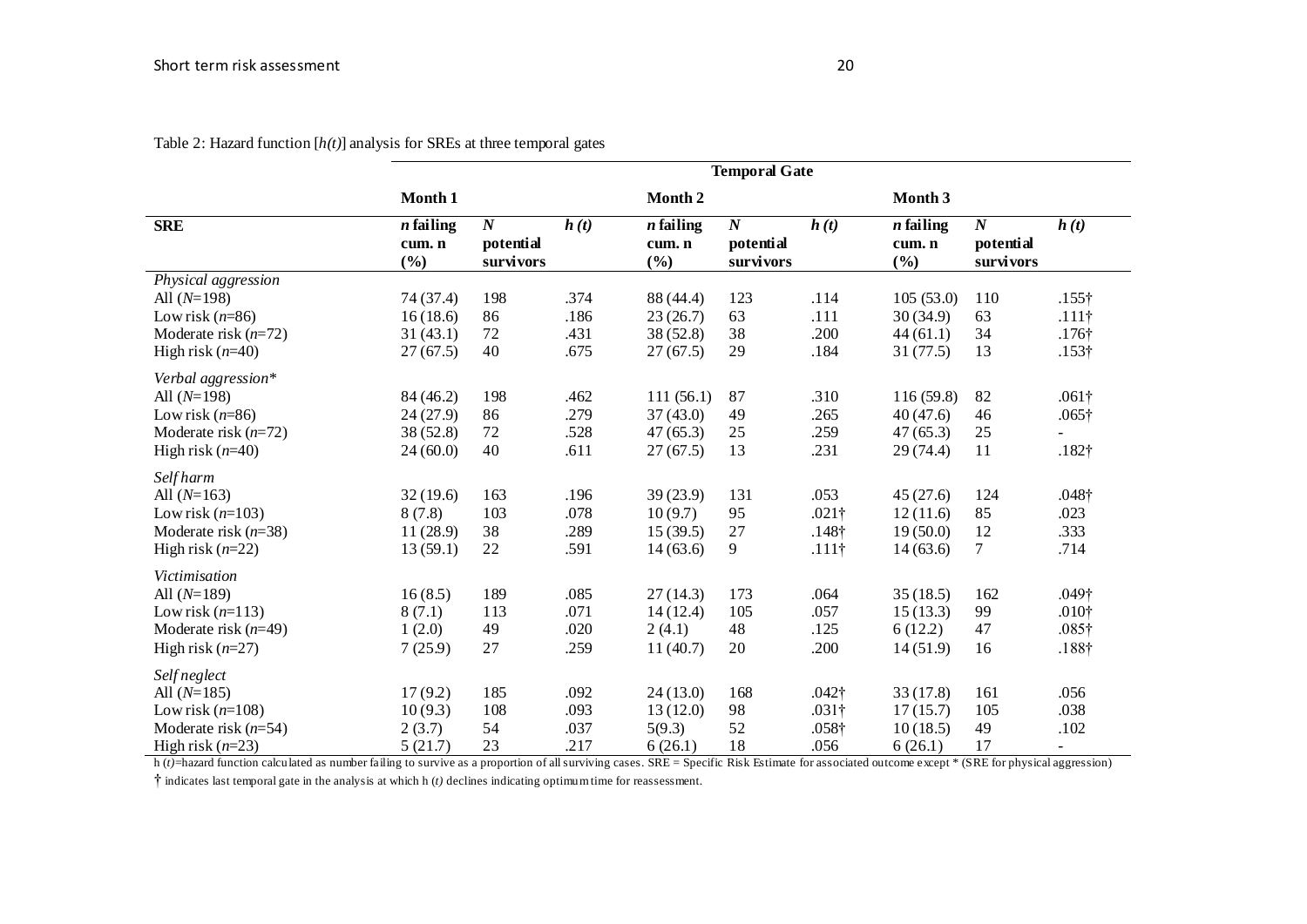|                          | <b>Temporal Gate</b>    |                        |                           |  |  |  |
|--------------------------|-------------------------|------------------------|---------------------------|--|--|--|
|                          | 1 Month                 | 2 Months               | 3 Months                  |  |  |  |
|                          | <b>AUC (95% CI)</b>     | <b>AUC (95% CI)</b>    | <b>AUC (95% CI)</b>       |  |  |  |
| Physical Aggression      |                         |                        |                           |  |  |  |
| Strengths                | $.626(.547, .704)**$    | .665 (.591, .740)***   | $.653$ $(.576, .731)$ *** |  |  |  |
| Vulnerabilities          | $.600(521, .679)^*$     | $.583(.504, .662)*$    | $.614(.535, .693)$ **     |  |  |  |
| <b>SRE</b> Aggression    | $.713(.638,.787)$ ***   | $.678(.602, .753)$ *** | $.682$ (.608, .757) ***   |  |  |  |
| Verbal Aggression        |                         |                        |                           |  |  |  |
| Strengths                | $.644$ $(.566, .721)**$ | $.655(.578,.732)***$   | $.688(.611, .766)$ ***    |  |  |  |
| Vulnerabilities          | $.600(522, .679)^*$     | $.569$ $(.487, .650)$  | .574(.490,.658)           |  |  |  |
| <b>SRE</b> Aggression    | $.648(.571, .725)*$     | $.618(.539,.697)$ **   | $.622(.542,.702)**$       |  |  |  |
| <b>Self</b> harm         |                         |                        |                           |  |  |  |
| Strengths                | .579(.467, .690)        | .582(.473,.691)        | .578(.473,.682)           |  |  |  |
| Vulnerabilities          | .539 (.428, .649)       | .537(.428, .646)       | .551(.446, .656)          |  |  |  |
| SRE self-harm            | $.768$ (.669, .867)***  | $.775(.678,.871)$ ***  | .788 (.700, .877)***      |  |  |  |
| SRE suicide              | $.654$ $(.530, .779)*$  | $.668(.554,.783)$ **   | $.691(.583, .799)$ **     |  |  |  |
| <b>Victimisation</b>     |                         |                        |                           |  |  |  |
| Strengths                | $.609$ $(.470, .747)$   | .541(.423,.658)        | .605(.509,.702)           |  |  |  |
| Vulnerabilities          | .590(.453, .727)        | .592 (.482, .701)      | $.567$ $(.466, .668)$     |  |  |  |
| <b>SRE</b> Victimisation | .611(.442,.779)         | $.602$ $(.470, .734)$  | $.653$ $(.540, .765)$ **  |  |  |  |
| Selfneglect              |                         |                        |                           |  |  |  |
| Strengths                | $.691(.572,.811)*$      | $.691(.593, .789)*$    | .630(.528, .732)          |  |  |  |
| Vulnerabilities          | .610(.452, .769)        | .619(.488, .750)       | .566 (.446, .686)         |  |  |  |
| SRE Self neglect         | .615 (.446, .785)       | .605(0.453,0.756)      | .546(.410, .681)          |  |  |  |

Table 3: AUC values for Strength and Vulnerabilities scores and SREs at three temporal gates

\* P<.05 \*\* P<.01 \*\*\* P<.001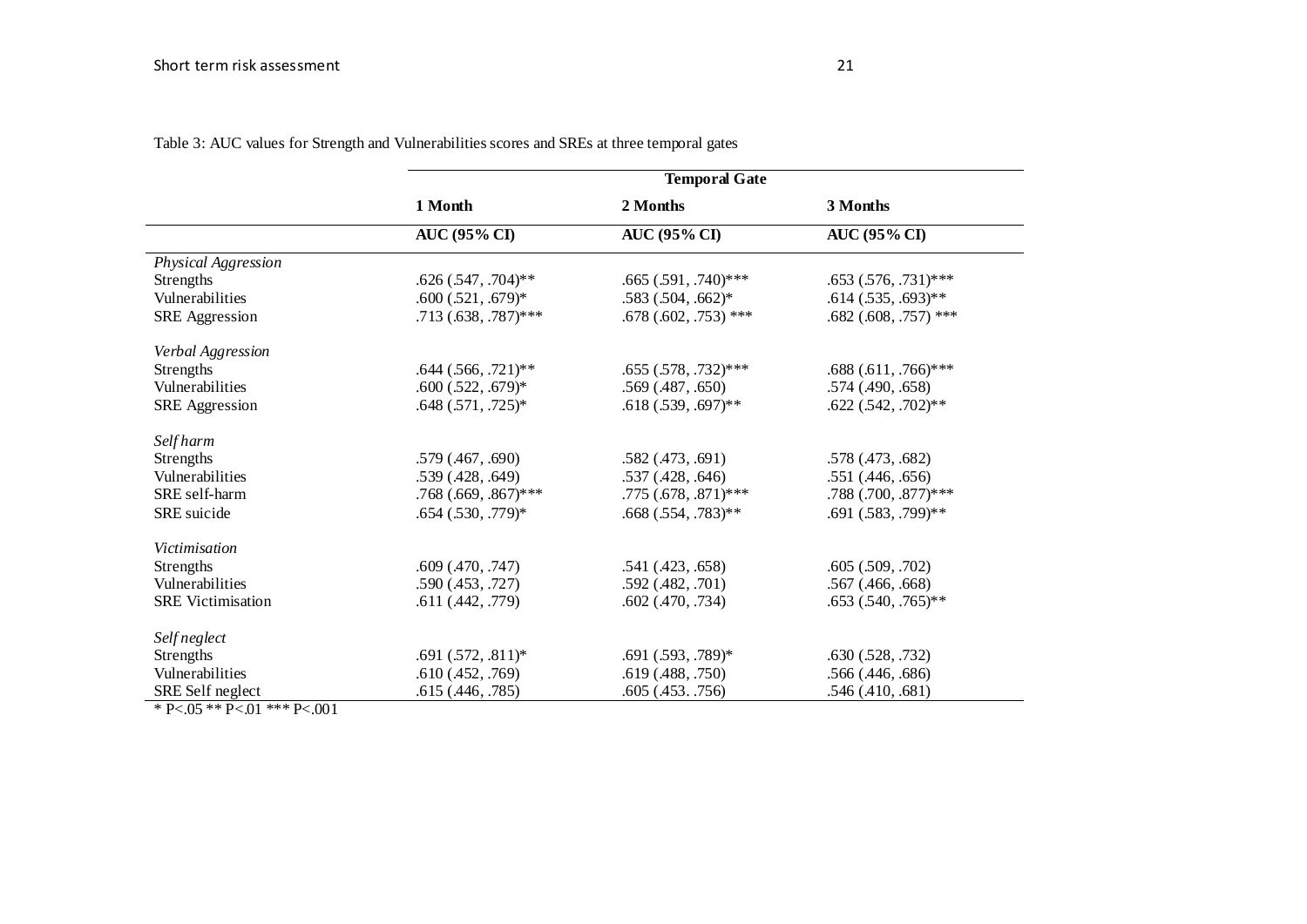

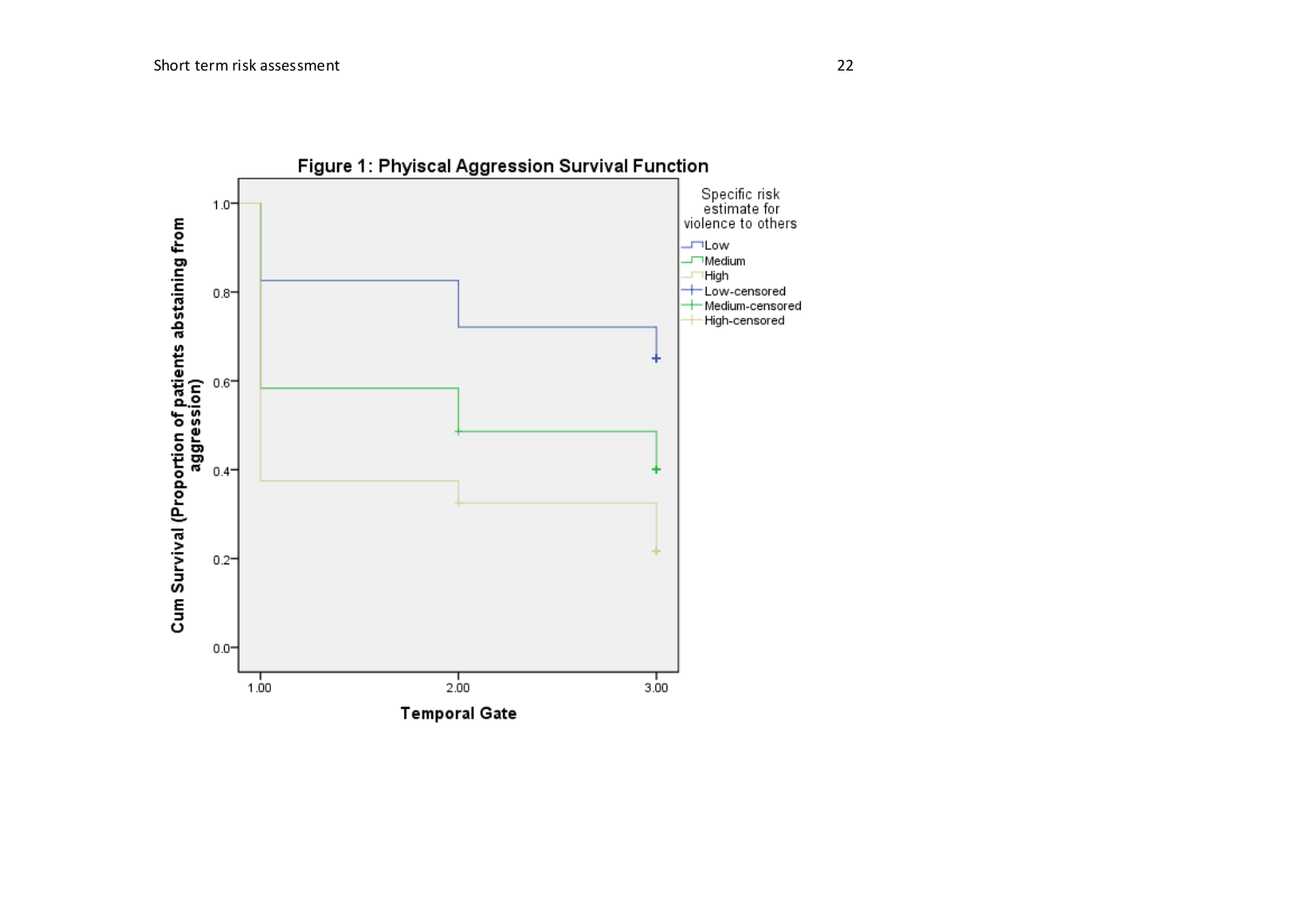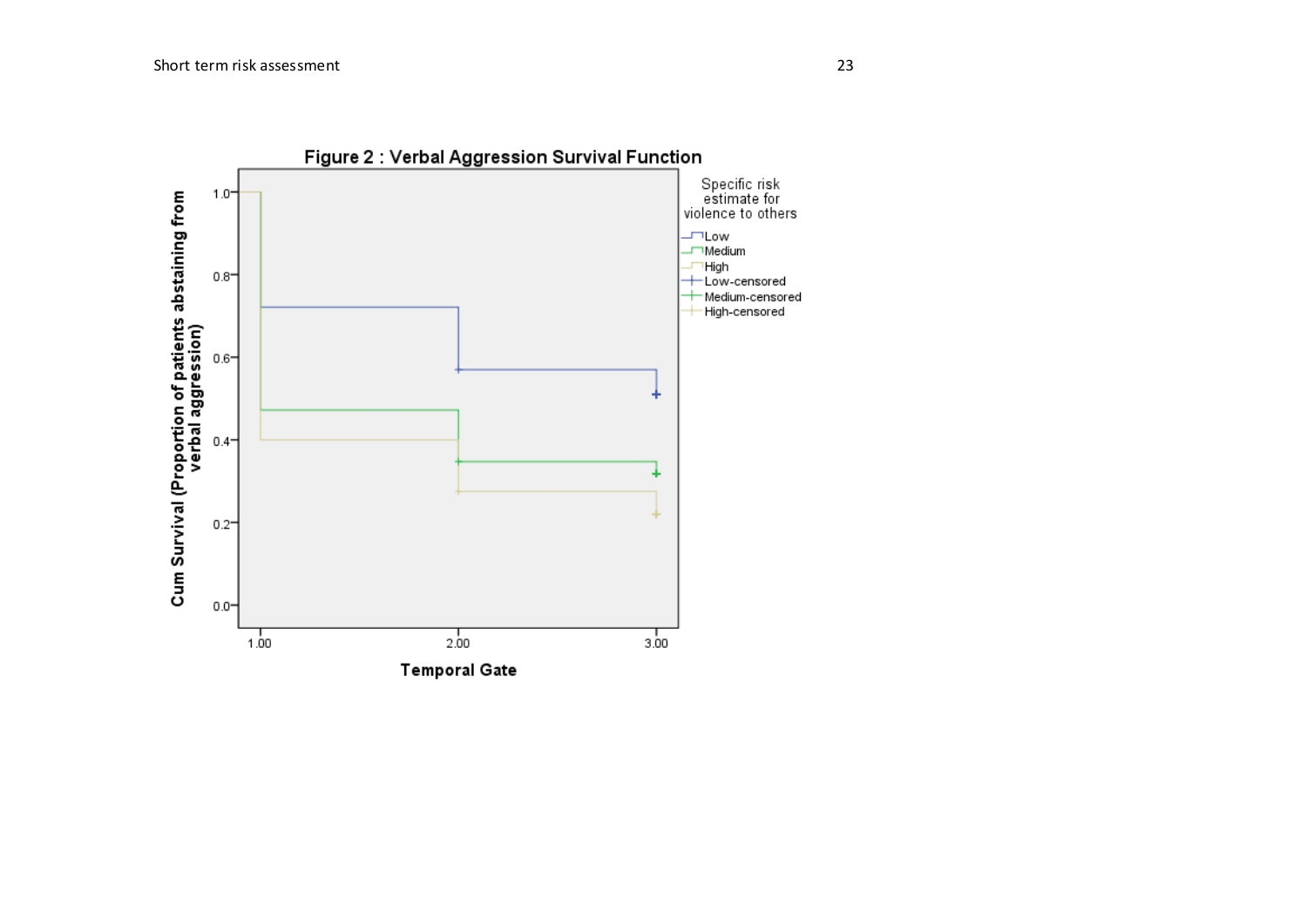